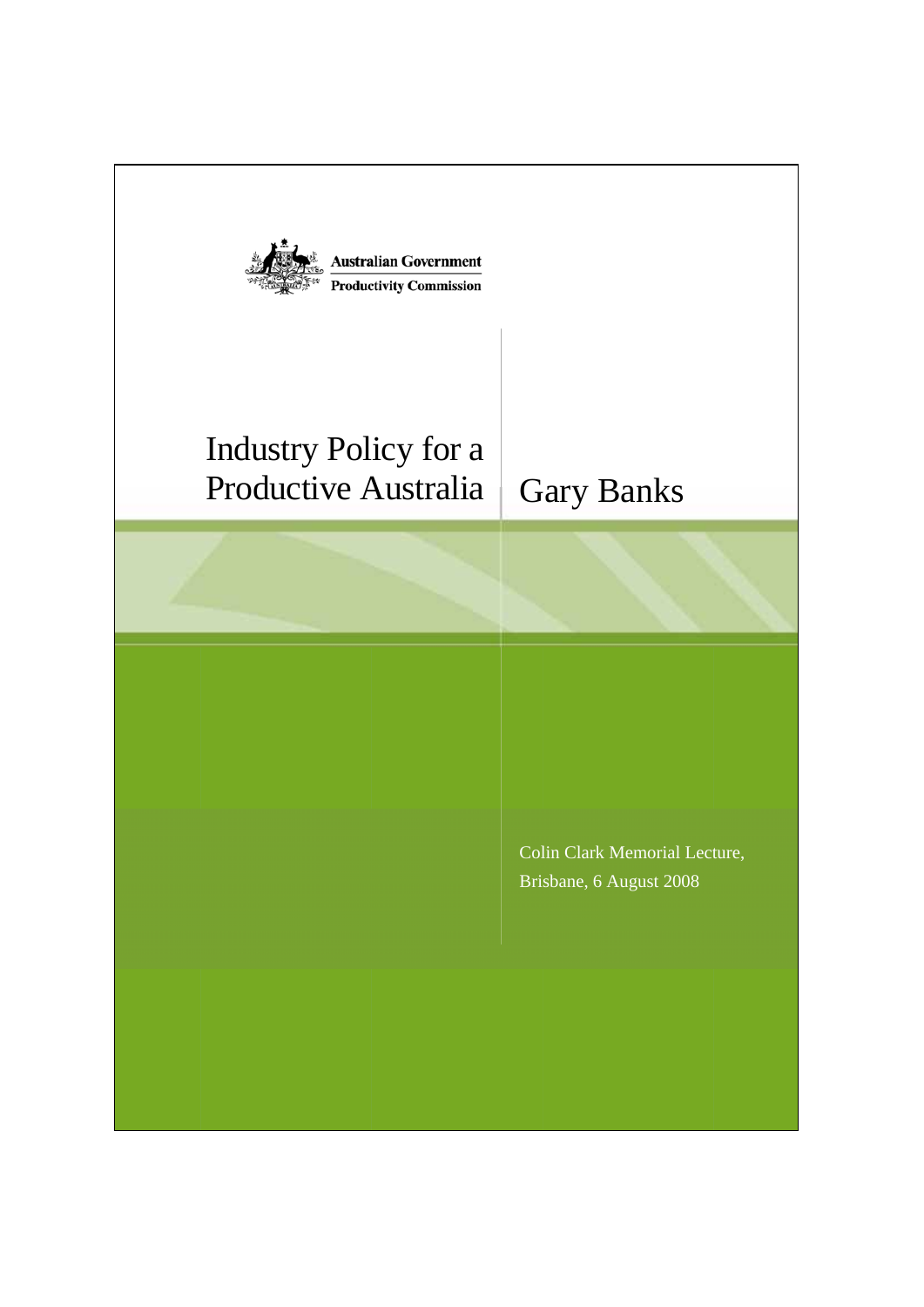#### © **COMMONWEALTH OF AUSTRALIA 2008**

#### **ISBN 978-1-74037-261-9**

This work is subject to copyright. Apart from any use as permitted under the Copyright Act 1968, the work may be reproduced in whole or in part for study or training purposes, subject to the inclusion of an acknowledgment of the source. Reproduction for commercial use or sale requires prior written permission from the Attorney-General's Department. Requests and inquiries concerning reproduction and rights should be addressed to the Commonwealth Copyright Administration, Attorney-General's Department, Robert Garran Offices, National Circuit, Canberra ACT 2600.

*This publication is available in hard copy or PDF format from the Productivity Commission website at www.pc.gov.au. If you require part or all of this publication in a different format, please contact Media and Publications (see below).* 

#### **Publications Inquiries:**

Media and Publications Productivity Commission Locked Bag 2 Collins Street East Melbourne VIC 8003

Tel: (03) 9653 2244 Fax: (03) 9653 2303 Email: maps@pc.gov.au

#### **General Inquiries:**

Tel: (03) 9653 2100 or (02) 6240 3200

#### **An appropriate citation for this paper is:**

Banks, G. 2008, *Industry Policy for a Productive Australia*, Colin Clark Memorial Lecture, Brisbane, 6 August. Productivity Commission, Melbourne.

#### *The Productivity Commission*

The Productivity Commission, is the Australian Government's independent research and advisory body on a range of economic, social and environmental issues affecting the welfare of Australians. Its role, expressed most simply, is to help governments make better policies, in the long term interest of the Australian community.

The Commission's independence is underpinned by an Act of Parliament. Its processes and outputs are open to public scrutiny and are driven by consideration for the wellbeing of the community as a whole.

Information on the Productivity Commission, its publications and its current work program can be found on the World Wide Web at www.pc.gov.au or by contacting Media and Publications on (03) 9653 2244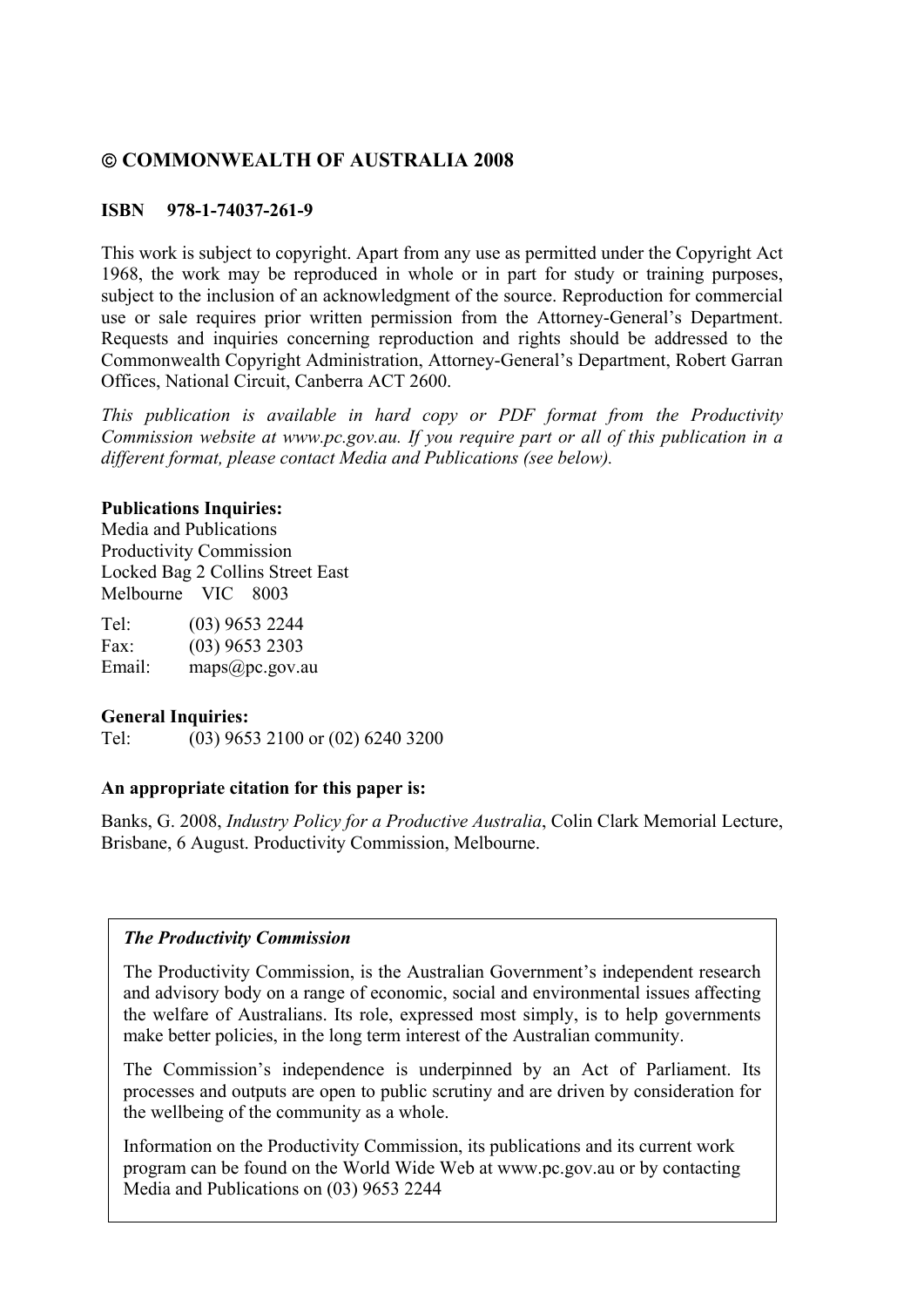# Foreword

This paper was presented as the Colin Clark Memorial Lecture for 2008. Keying off a central theme in Professor Clark's work, it examines the evolution of industry policy in Australia from its protectionist beginnings. And it identifies some issues that need to be addressed in making further progress.

I am grateful to Professor John Foster from the University of Queensland for inviting me to be the eighteenth Lecturer to honour this great Australian economist, and to Professor Flavio Menezes for chairing the event. The Lecture took place on 6 August at Customs House, Brisbane with several members of the Clark family attending.

I am also very grateful to a number of colleagues at the Productivity Commission who assisted me in the preparation of this paper. While it draws heavily on the Commission's work, responsibility for the views expressed remain my own.

Gary Banks AO Chairman August 2008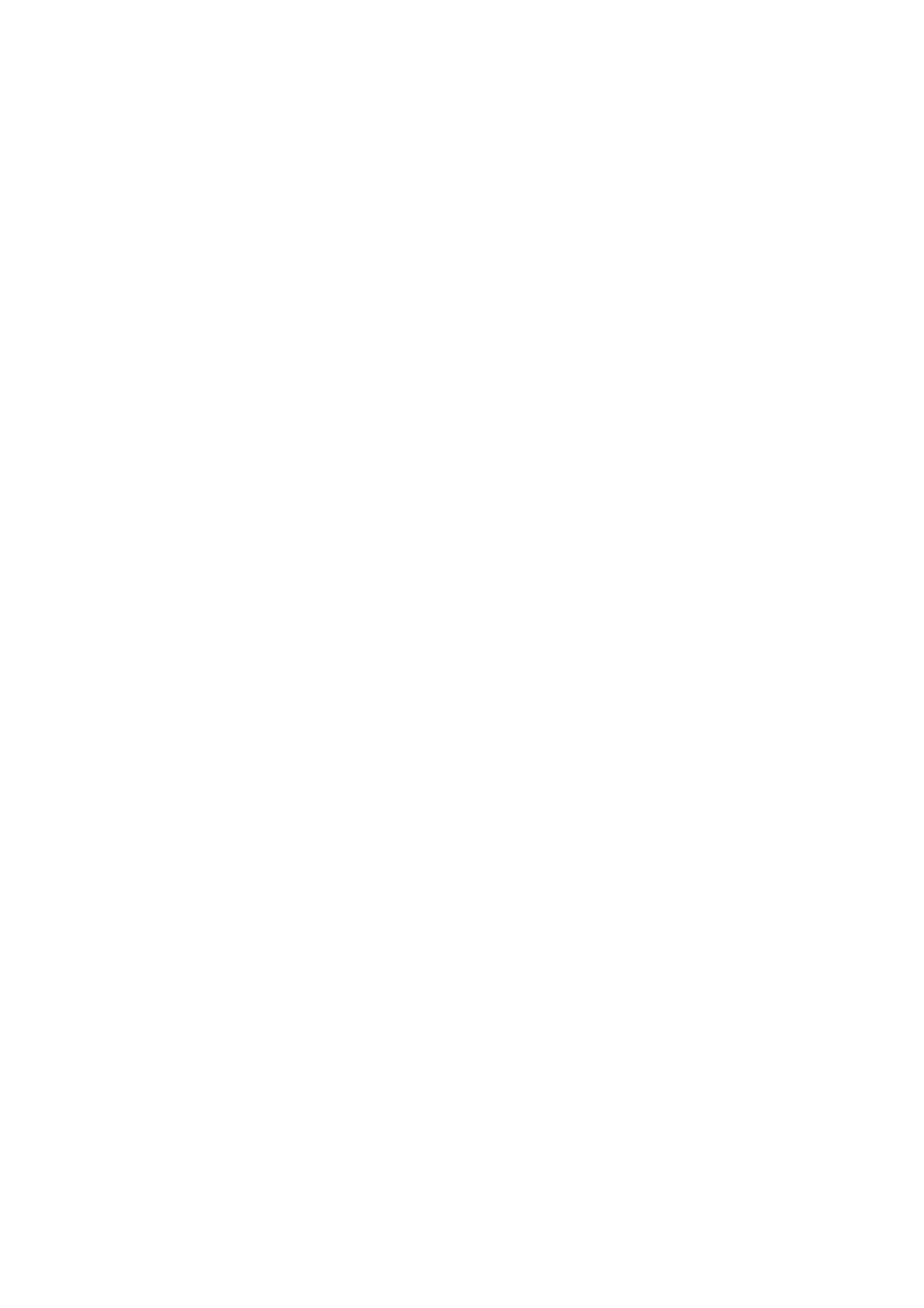# Industry policy for a productive Australia<sup>1</sup>

### **Gary Banks Chairman, Productivity Commission**

*I might tolerate theoretically the infant-industry case, but theoretical toleration is unwise; people will soon go beyond it.* (Colin Clark, from an interview with Chris Higgins, 1989)

#### **Introduction**

 $\overline{a}$ 

I am grateful to have been invited to give this lecture in honour of Colin Clark, one of Australia's foremost economists. Many years ago, I had the pleasure of hearing some lectures from Professor Clark himself, when studying economics at Monash University. I remember being greatly impressed by his casual references to discussions "with Lord Keynes on the steps of the (British) Treasury". More recently, in researching for this lecture, I found that while Clark agreed with Keynes on much, he had opposed the great man on the issue of industry protection. He saw this as Keynes' "real blind spot"; and considered that "he enjoyed being on the popular side" (Higgins 1989).

Clark himself was rarely on the popular side, especially in the protection debate. What's more, he was severe on his fellow academic economists who, he said, "floated happily with the current of popular protectionist sentiment and have avoided the unpleasant task of having to educate public opinion out of its prejudices" (Clark 1962). Clark generally came to his own policy conclusions, based not just on theory, but careful statistical evidence and acute observation of the world as it was. This no doubt led him towards the end of his life to make the observation that I have chosen as the header quotation for this lecture.

It introduces a theme that for me is of wider and continuing relevance. Industry policy measures assume an important place in any government's policy armoury. But where they potentially deliver benefits to particular firms or industries, they are commonly the subject of much lobbying and self-interested claims. Moreover, where selective assistance to industry is involved, it is never costless, although the

<sup>1</sup> Colin Clark Memorial Lecture, University of Queensland, Brisbane, 6 August 2008.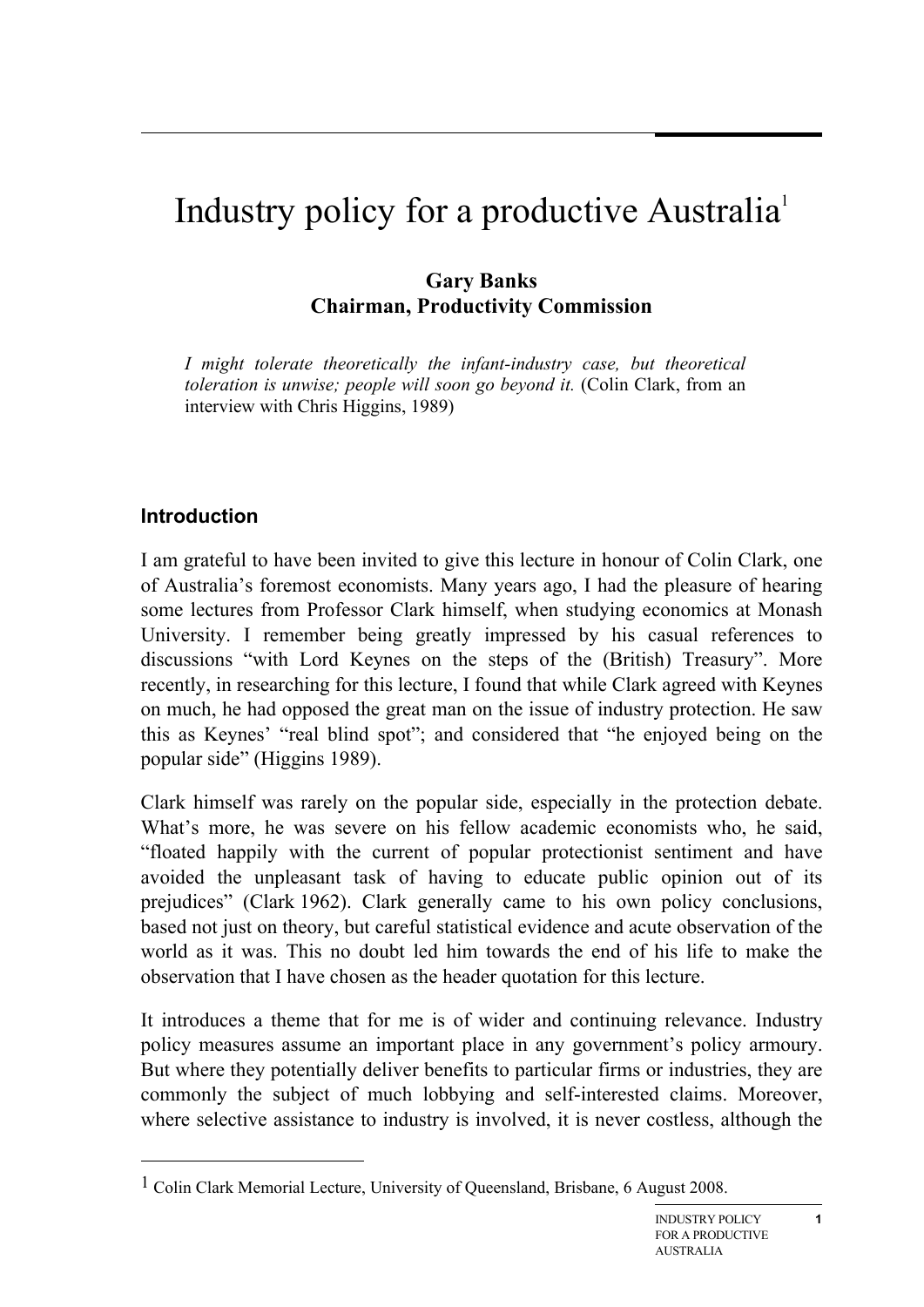nature and incidence of the costs are often hard for the public to understand. It is therefore crucial that such policies not only have a sound rationale, but are carefully designed and implemented in keeping with it.

If Colin Clark were alive today, he would undoubtedly be impressed with Australia's progress in reducing import barriers. But he might well turn a critical eye to some other forms of industry support and wonder whether they were all justified in the terms just described.

This lecture in his honour provides a timely opportunity to consider these issues. The Australian Government has just received the Bracks Report on the automotive industry and will shortly receive the Green Report on TCF. An interim report from the Cutler Review of innovation policy is imminent. And other relevant industry policy related reviews will also be reporting shortly. How the Government responds to these reports will effectively set the course for industry policy and its contribution to Australia's economic future.

# **The end of old-style industry (protection) policy**

Writing in the early 1960s, Colin Clark was beginning to despair at the prevailing protectionist policy for Australian manufacturing and its deleterious impacts on work incentives and economic performance. He observed:

Australia in the future  $-$  if Australia is to have a future  $-$  will have to be more competitive in every way (Clark 1962, p28).

Fast forward to today and, clearly, Australia *did* have a future. Our economy also is more competitive in every way than it was then. However, if we had been making this assessment in the early 1980s, Clark's warning would have remained apposite. For it was only in that decade that the first real steps were taken to reverse the protectionist conception of industry policy that was largely responsible for Australia's secular decline in world economic rankings.

Overturning a policy approach that had delivered, or at least promised, 'protection all round' for several decades was obviously no mean achievement, as the contemporary battle over residual protection for the Automotive and TCF industries reminds us. The story is well told elsewhere and requires little repetition for this audience. Two elements, however, were crucial. One was the systematic generation of information about the costs that import protection inflicted on the wider economy, particularly primary industries — which enfranchised new political constituencies for reform. (By demonstrating that most of the gains from our trade liberalisation accrue to us, this also helped to dispel the myth that our actions should be made contingent on reciprocal reforms by foreign governments.) The second was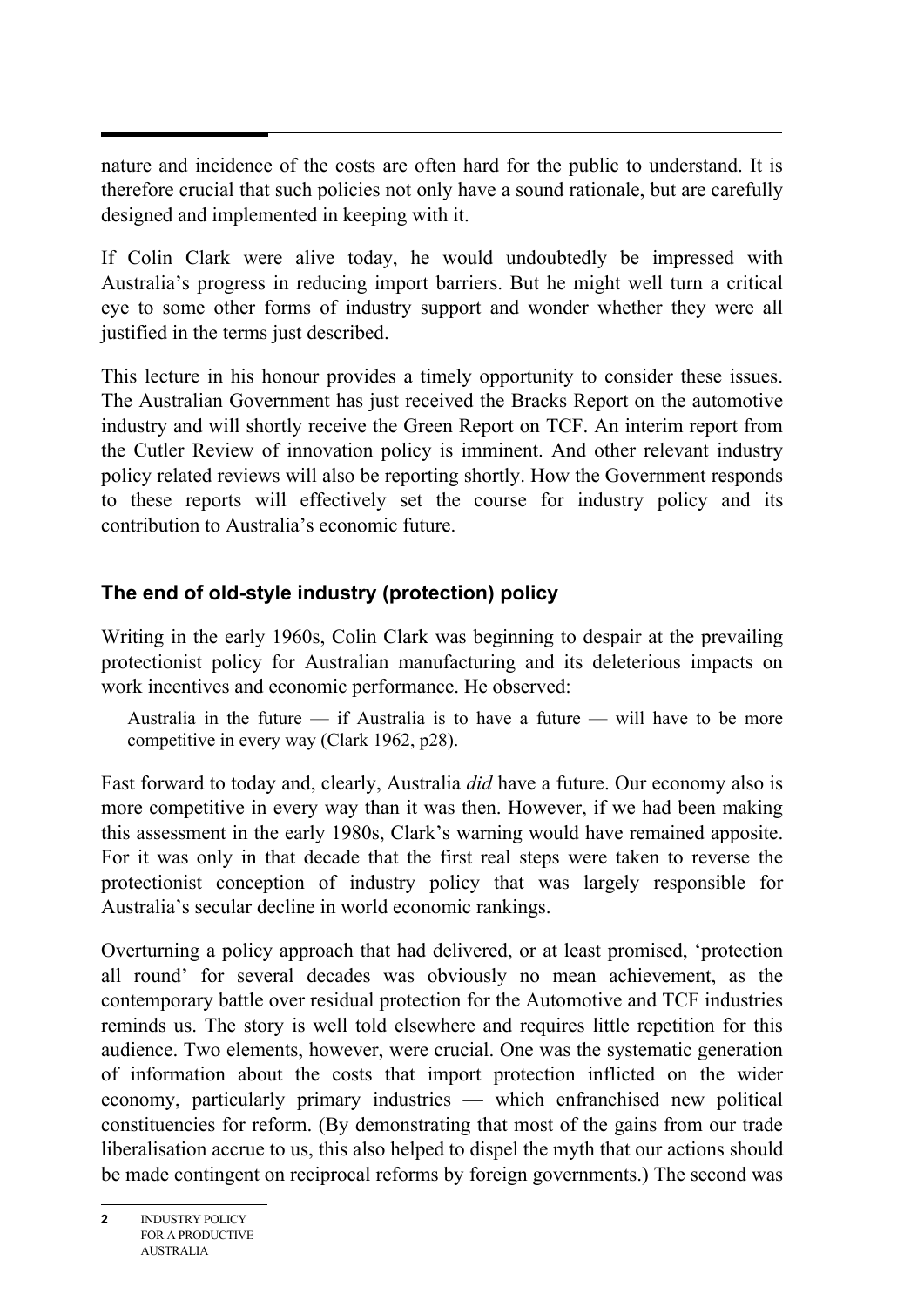political leadership with the wisdom to foster such public information and the courage to act on it.

The heavy lifting in the progressive dismantling of tariffs from Australia's industry policy apparatus commenced with Labor Governments, but tariff reform soon gained bipartisan support. And while the Howard Government baulked at finishing the job for the general tariff regime (the so-called 'revenue tariff'), it did enact legislation to gradually, but finally, bring assistance to the TCF and automotive industries — those perennial policy infants — into line with average manufacturing levels by 2015.

Labor's continuing commitment to tariff reform, while at the same time seeing a key role for industry policy, was affirmed by the Prime Minister in the following terms, at a press conference following his ascension to the leadership of the Labor Party (Rudd 2006):

- *Rudd*: I'm actually a long term believer in industry policy....
- *Reporter*: Does your belief in industry policy extend to a belief in the usefulness of tariffs and quotas?
- *Rudd*: No it doesn't. When I talk about industry policy, I talk about other things. But you will see a clear statement from us in the future. My credentials and terms of support for free trade have been on the public record for more than a decade and you don't change your spots on those sorts of questions.

#### *Our ageing infants*

The new Government's position will be further displayed when it responds to the reviews it commissioned of the programs currently in place to phase down tariffs and financial support for the Automotive and TCF sectors.

For the first time in the history of tariff-making in Australia, those policy reviews have not been conducted by the institution originally created for that purpose (my own). However, possibly recognising the potential for such reviews to become too industry-centric, the Government asked the Productivity Commission to model the economy-wide effects of various assistance options identified by those reviews, including maintenance of the current program of reductions.

The Commission's reports have been in the public domain now for some weeks. To ensure that they would not only be robust, but also as useful as possible to policy makers, the Commission went to some lengths to ensure that the model it used was well calibrated and updated for the task, that key parameters and assumptions were subjected to sensitivity tests, and that both the model and preliminary results were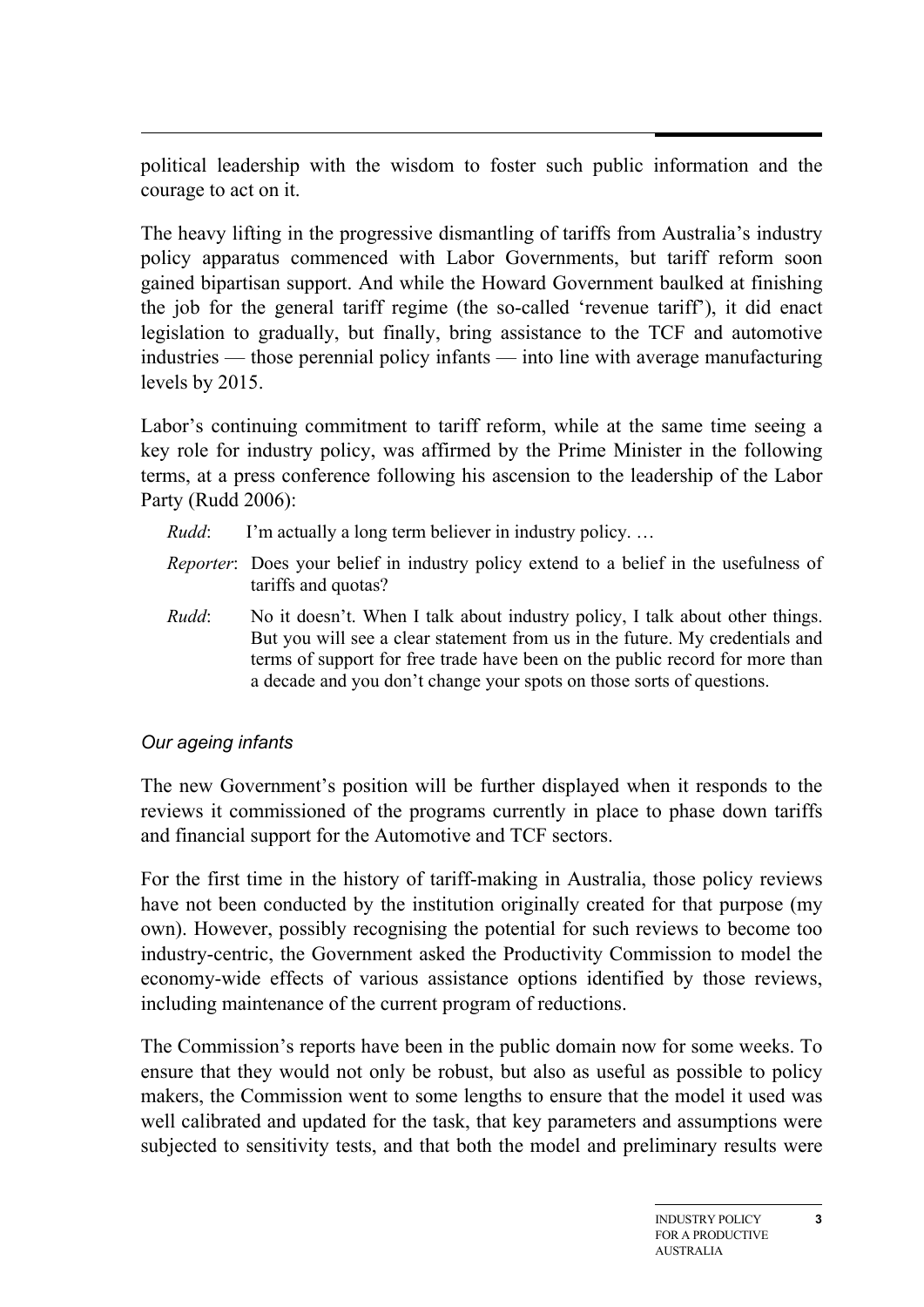exposed to the scrutiny of expert referees, as well as being discussed at workshops attended by the referees, review secretariats and other relevant officials.

The modelling results indicated that reductions in tariff protection would yield net benefits to the economy (and community) as a whole, despite the additional pressures this would put on production and employment in the two sectors. The projected gains, while not large in economy-wide terms (especially for TCF) were consistently positive, even under quite limiting sensitivity scenarios, and larger for the assistance reduction programs currently in place than for options entailing lesser reductions.

Moreover, in contrast to earlier periods, the (un-modelled) adjustment costs of reform were considered unlikely to make much difference to the projected net gains, given much lower projected unemployment and the scarcity of both skilled and unskilled labour in many parts of the country. The Commission also took into account other relevant economic phenomena which could not be modelled, such as potential technological or environmental spillovers from assistance for particular types of vehicles, and concluded that they would not significantly alter the economy-wide calculus.

### *An old theory recycled*

In a move that would have come as no surprise to Colin Clark, some industry interests have used the theory of the 'scientific tariff' (dating back to the early 1800s) to argue that reducing automotive tariffs would weaken Australia's terms of trade and thereby bring about a welfare loss rather than a gain (AIG 2008). A consultancy hired by the Victorian Government's Industry Department commissioned modelling to demonstrate this (Lateral Economics 2008). And just last week the auto lobby released another modelling exercise that it had commissioned (Econtech 2008).

It is not difficult to generate such a result. As any trade text shows, as you move away from the 'small country' assumption, small tariffs can be shown to generate terms of trade gains larger than the efficiency losses they impose from distorting and curtailing resource use.

But is Australia a large or small country in world markets? The Commission's assessment, like that of most trade specialists, is that Australia's international market power is very limited, particularly in the longer term when buyers and rival suppliers have had time to adjust (PC 2008a). Even if some Australian exporters did have potential to extract price premiums, government intervention to somehow control exports is unlikely to be warranted. For instance, there is no need for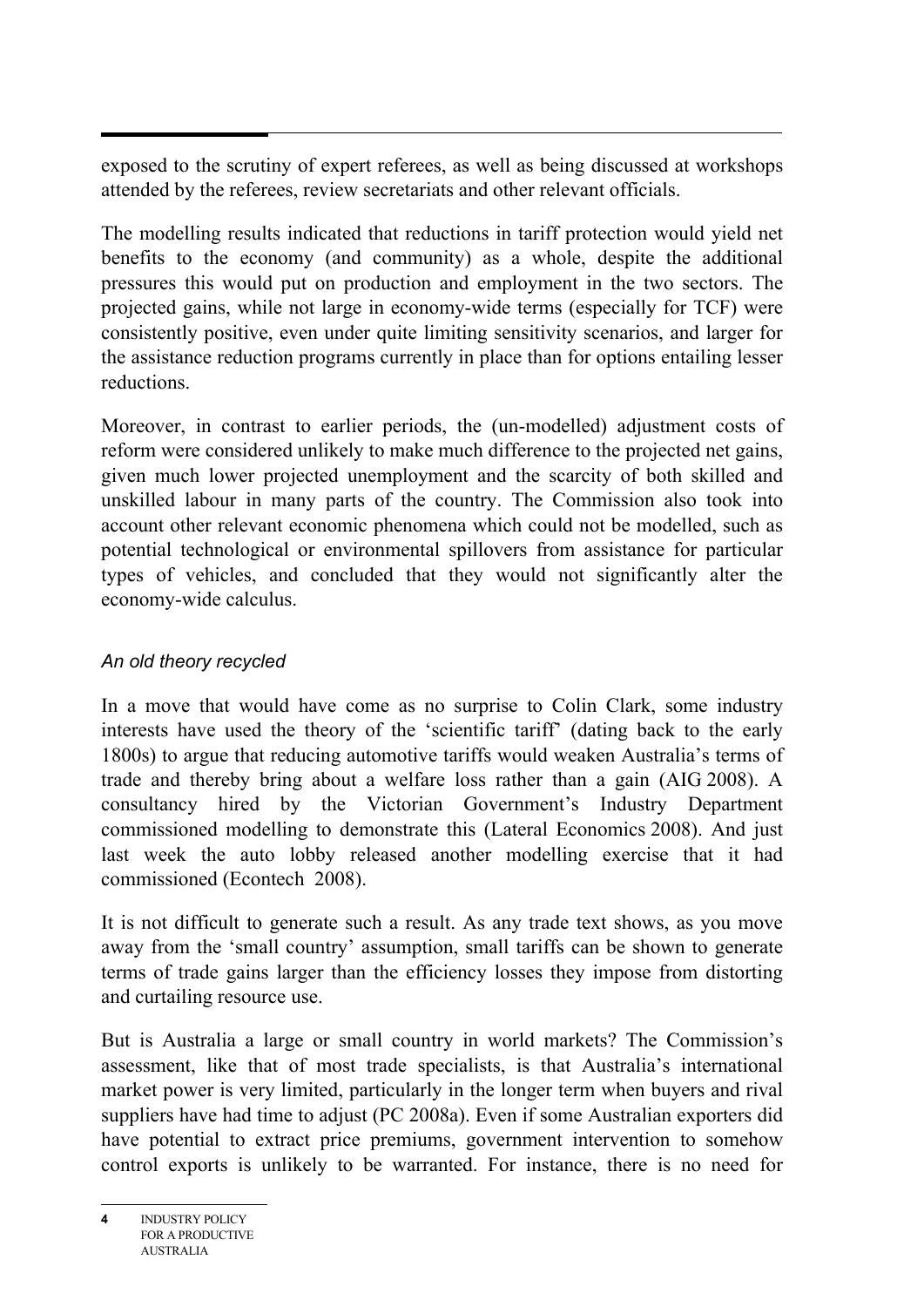government intervention to assist individual firms to exploit any market power they derive from 'branded' products.

Consequently, the Commission used a larger (less price sensitive) export demand elasticity in its 'standard' simulations than the modelling exercise for Lateral Economics. Our modelling still indicated some terms of trade losses from lower tariffs, but these were outweighed by the income gains from better resource use and expansion of capital induced by lower prices for cars (which for businesses are an important investment good). (The modelling for Lateral Economics did not allow investment to expand, thus securing the dominance of the terms of trade losses, a result that we also obtained in a similar experiment in our own report.)

At any rate, as the Commission observed in its report, the automotive tariff falls well short of being a truly 'optimal tariff', even if it could be demonstrated that control over some exports would yield net gains. In those few instances where controlling otherwise competitively-supplied Australian exports into foreign markets might benefit national income (for instance, where an importing country imposes source-specific quotas), policies to exploit these successfully would need to be very carefully targeted. Tariffs on cars — which tax exports indirectly and indiscriminately by raising costs of inputs and factors of production — simply do not fit the bill.

While modelling can never tell the whole story, no matter how well or fairly it is executed, in the present instances it does not support action to defer or reverse existing legislated reductions in tariffs. This conclusion is based on the gains from our own tariff reductions and is unaffected by whatever does or does not happen in the Doha Round. Indeed, the latest multilateral WTO 'failure' should if anything reinforce the good sense of Australia pressing on with its own reforms. Apart from its international implications, action to the contrary could signal domestically a policy shift on tariffs that could end up undermining our economy's future productivity performance.

# **The broadening of Industry Policy**

The steadfast commitment to opening Australia's markets over the past 20 years or so has yielded gains much greater than conventional modelling could have projected. Reform is a process, not an event. Reducing tariffs — an umbrella sheltering inefficiencies well beyond the traded goods sector — set in train further 'behind the border' reforms that have in turn brought further substantial benefits to our economy.

**5**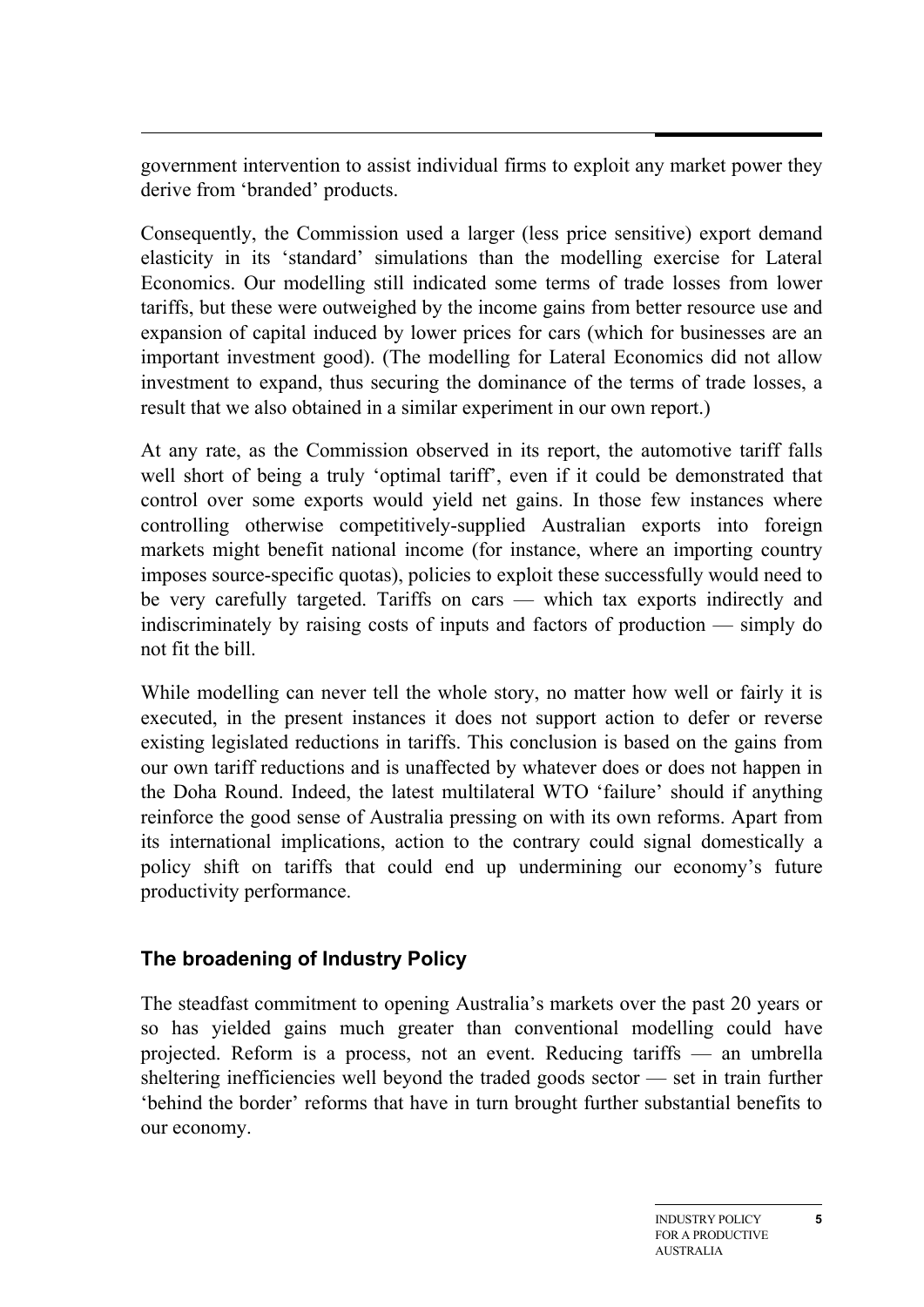$\overline{a}$ In particular, under pressure from increased import competition in their output markets, businesses began to lobby for the reform of government policies and practices that were unduly increasing their production costs, as well as for alternative forms of assistance to enhance their competitiveness. This 'second wave' of reforms included measures to improve the efficiency of government utilities, changes to industrial relations to enable more flexible workplaces, and broadranging reforms to remove regulatory impediments and engender greater competition, where appropriate, throughout the economy.

At the same time, there has been an increased emphasis on industry assistance directed at overcoming market failures, notably in the area of R&D. And industryspecific assistance has increasingly been targeted at facilitating adjustment and structural change.

In sum, over the last twenty or so years there has been a move away from the previous narrow and defensive conception of industry policy. Taking its place has been a growing recognition that there is a need to get the economic environment right for all firms, and to facilitate adjustment to market pressures rather than resisting it. As such, industry assistance has come to be recognised as just one facet of industry policy, which itself is increasingly seen as encompassing the broad range of policy-related factors that bear on the performance of industry generally.

Notwithstanding the significant reforms in this period, considerably more needs to be done. Thus we are now embarking on a 'third wave' of reform, extending beyond cost impediments, to also addressing industry's human capital needs and encompassing all jurisdictions (Banks 2008).

### **Industry assistance nevertheless remains substantial**

When the American Everett Dirkson famously said "A billion dollars here and a billion there, and pretty soon you're talkin' real money" he could have been referring to industry policy programs today. Despite the reduction in tariffs, and even with many omissions in coverage, Australian Government assistance to industry was estimated by the Commission to exceed \$15 billion last year. State and Territory assistance programs, which are less transparent, would add a few billion on top of that (PC 2008b).

In the early 1960s, when Colin Clark was raising concerns about Australia's future, tariffs accounted for virtually all the assistance received by manufacturing industry. Today, average nominal tariff rates are about a tenth of what they were in the sixties, and tariff assistance accounts for three-quarters of measured (net) assistance to the sector. The other quarter involves various forms of budgetary assistance.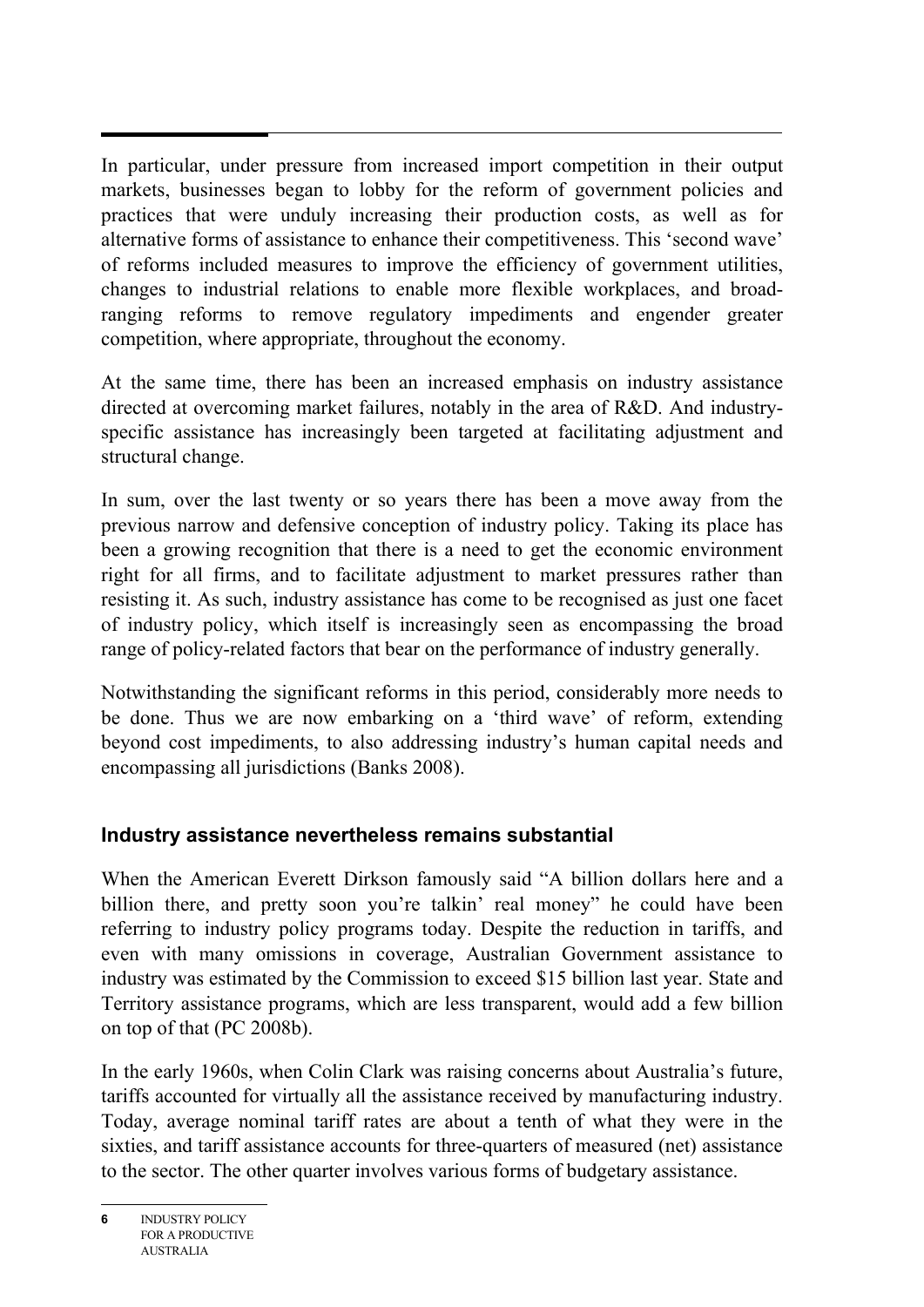Although strictly comparable estimates are not available, measured budgetary assistance for manufacturing appears to have roughly doubled in real terms since the 1960s. Assistance tied to specific manufacturing industries and businesses has increased at a faster rate than generally available manufacturing assistance. Nevertheless, financial support has not compensated for the loss of tariff assistance, even in the TCF and PMV sectors, which absorb a large share (over 40 per cent) of estimated budgetary assistance to manufacturing. Moreover, more of the industryspecific assistance today is at least notionally tied to the performance of R&D or other activities rather than simply supporting production.

Budgetary assistance outside of manufacturing is also significant, though that to the services sector is proportionately much less than that to other sectors. As for manufacturing, a large component of budgetary assistance to agriculture and services is through generally available R&D and export programs (with drought assistance dominating in the agricultural sector).

Overall then, there has been a shift in emphasis away from industry-specific support to more general measures, aimed at supporting particular activities rather than particular industries. This has been a positive development.

# **New policy forces and influences**

As illustrated by the latest reviews of auto and TCF, ongoing pressures from globalisation and emerging exporters, exacerbated by exchange rate appreciation caused by the mining boom, have been prompting calls for new measures to provide relief against imports or other assistance.

### *The innovation impetus*

In addition, increased recognition of the central importance of innovation to industry productivity and competitiveness has led to a renewed focus on how government can support it. The previous government commissioned a major study on 'Public Support for Science and Innovation' from the Productivity Commission, which included a focus on the rationale for and design of business programs. The new government has commissioned its own separate review of the 'national innovation system', expressing an intention, "to ensure that business has better access to new ideas and new technologies and to bridge the divide between industry and research" (Carr 2008a).

Moreover, the current reviews of automotive and, especially, TCF assistance were designed to link into the wider review of innovation policy, with the enhancement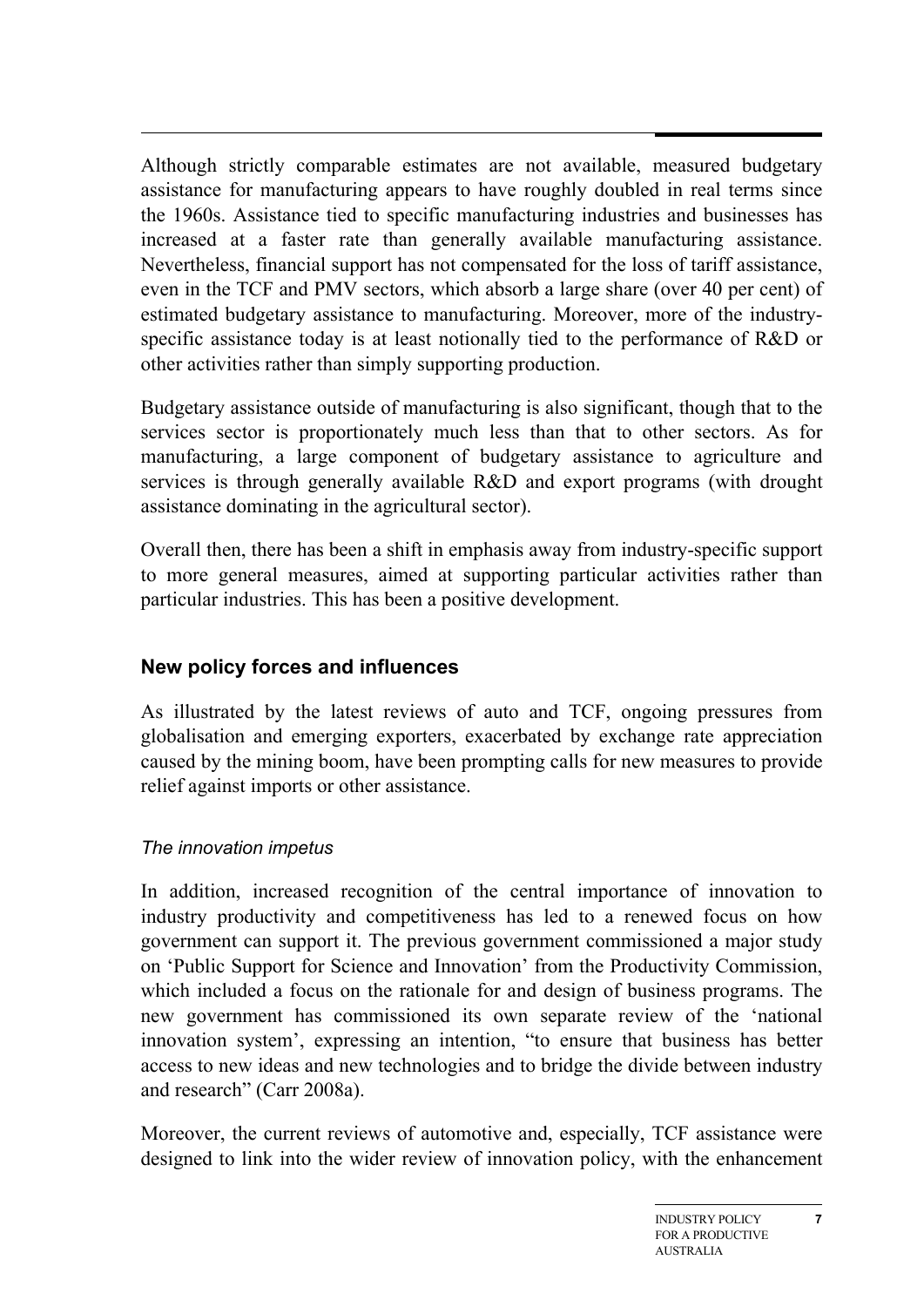of the innovation performance of these industries being seen as crucial to their future sustainability.

## *The greenhouse challenge*

Greenhouse policy is another potentially significant new driver of industry assistance. A plethora of budgetary and regulatory initiatives have already been taken with the goal of reducing Australia's emissions, including energy efficiency targets and subsidies for alternative energy sources.

While the need to address the effects of global emissions is now widely accepted, some of these programs seek to achieve reductions in emissions by favouring certain industries, technologies or activities, simultaneously providing de facto industry assistance. This may also make it politically difficult to rationalise those schemes that are rendered redundant by a (well-designed) Emissions Trading Scheme (ETS) (PC 2008c).

Yet, as currently proposed, the ETS looks set to have its own substantial industry assistance component, with hotly debated exemptions and compensation for some industries or enterprises potentially amounting to several billion dollars. Further, some 20 per cent of the revenue from this de facto tax is to be set aside for the promotion of greenhouse-related R&D.

Even by the high previous benchmark for industry support, this really *is* 'real money'. Indeed, when account is taken of other policies relevant to management of the environment, such as the large subsidies provided to water users, the implicit industry assistance stemming from such policies may, in the future, dominate other measures of business support.

### *Ensuring a productive outcome*

In sum, these emerging influences could potentially see an expansion again in support for particular industries and technologies relative to measures of more general application. It will be important, as it has been in the past, to ensure that any such schemes enhance overall economic performance. Indeed, contemporary pressures and challenges — including labour shortages and capacity constraints, the need to address the effects of an ageing population and climate change itself have if anything increased the imperative to ensure that any new industry support programs promote efficiency, and to terminate existing programs that do not.

How the government responds and the sort of industry policy that emerges is of considerable importance to Australia's economic future. It is timely therefore to

**<sup>8</sup>** INDUSTRY POLICY FOR A PRODUCTIVE AUSTRALIA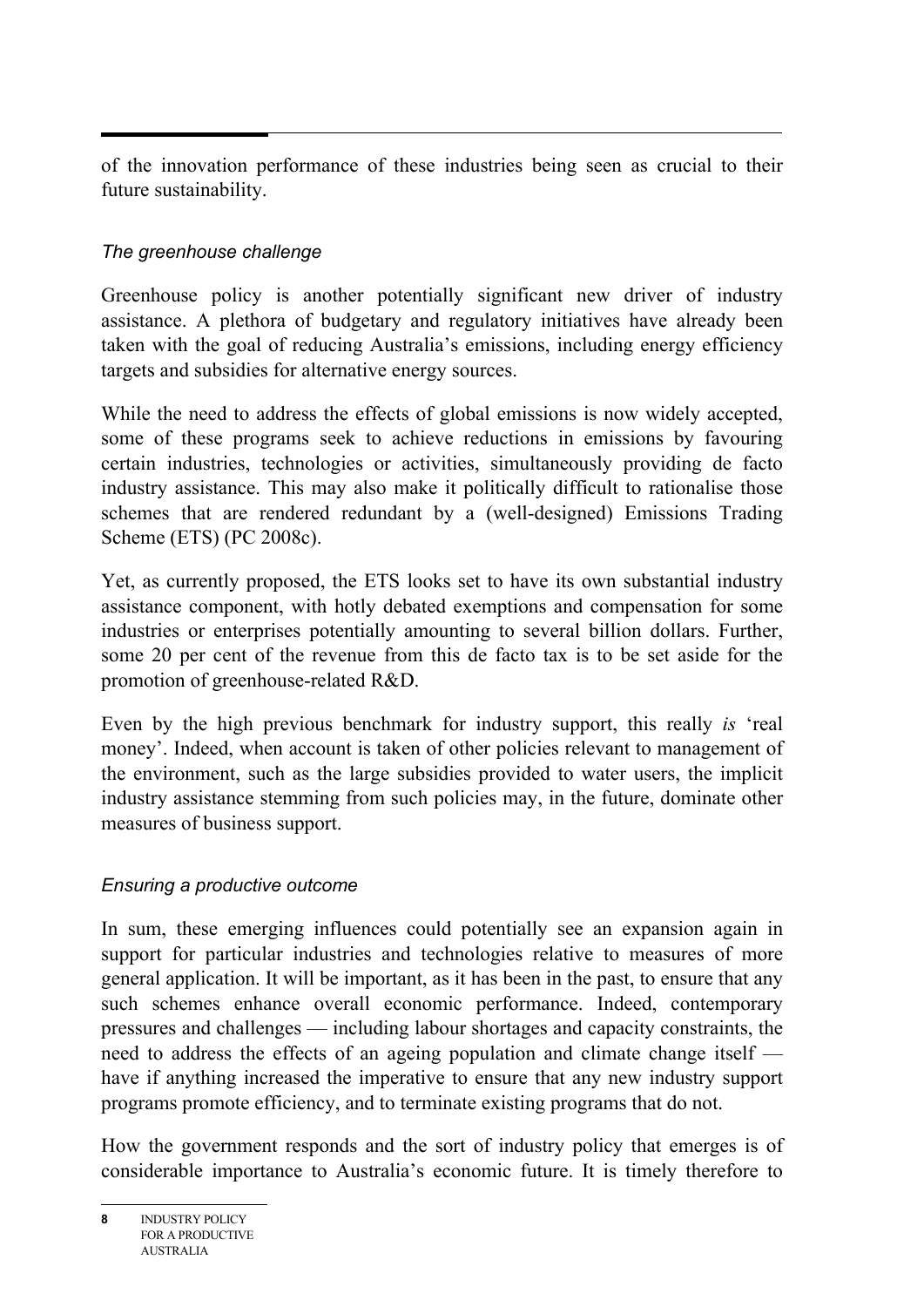take stock of the principles that should guide the development and application of industry policy, based on our past experience, what we know about the current environment and future challenges.

## **The ultimate objective must be** *economy-wide* **benefits**

Devising and assessing any policy obviously requires a clear understanding of what one ultimately wishes to achieve. It is particularly important when assessing policy proposals directed at particular industries or sectors. The reason for this, of course, is that what is good for a particular part of the economy or community need not be good for other parts — and in the case of industry assistance often isn't. Tradeoffs will generally be involved and the community would want some assurance that the benefits of an industry policy initiative will exceed the costs across the economy as a whole.

Even as many people have come to accept that tariffs and other regulatory barriers to competition are not a good idea, they often do not recognise that other forms of support could be (almost) as problematic. It is of course unlikely that anyone would be properly informed about this by the potential recipients, or sometimes even by those government departments most closely involved. That indeed is the original rationale for the Commission's existence. Understandably, it hasn't won the organisation many plaudits for its reports over the years on industry assistance whether for cars, broadcasting or pigmeat (PC, 2005). There is a natural aversion to having the costs to others of one's favourite support arrangements identified and aired in public!

However governments ultimately are there to serve the wider community, and need such information to do their job. Thus, for example, in its recent auto report, the Commission spelt out that current assistance to that industry placed a burden on consumers and taxpayers of \$2 billion each year; that each job thereby 'saved' costs the community some \$300,000 annually, and that there would be a net welfare gain of some \$0.5 billion each year in perpetuity (equivalent to a much larger figure in NPV terms) from halving its tariff assistance, with gains in the mining sector alone outweighing the auto industry's losses.

This last point is a sore one for those who see manufacturing as deserving of a special place in Australia's economy. The recent mining boom, as in the 1970s, is placing manufacturing and other industries under pressure. In particular, the profitability and even viability of firms in a range of trade-exposed industries have been weakened by the dollar's appreciation. But this is an integral part of the mechanism through which scarce resources in an economy, including skilled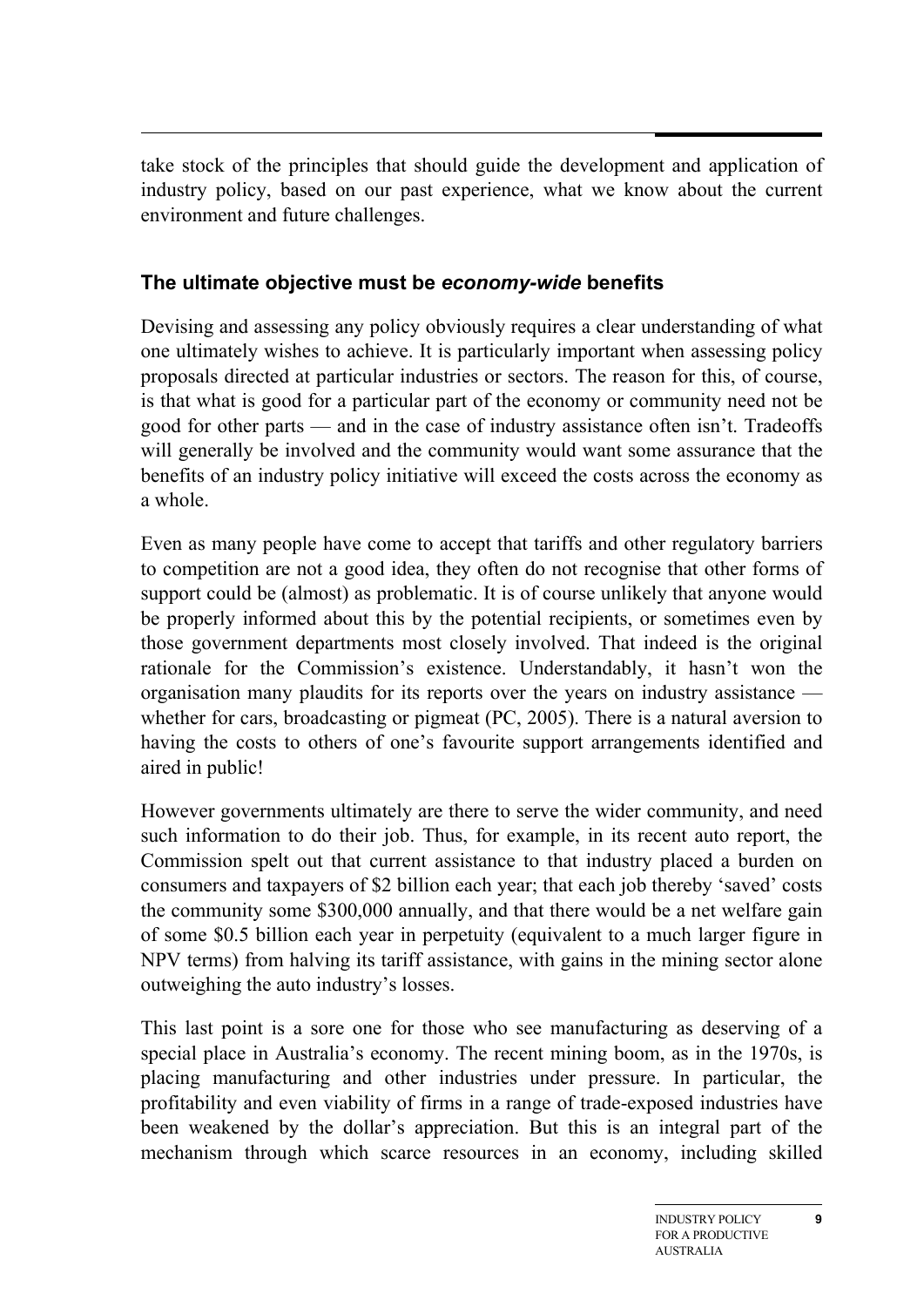workers, are induced to move from lower value to higher value activities, in response to changing economic circumstances and emerging opportunities.

To this, a common rejoinder is: "what about after the boom finishes? — we can't rely on mining forever". That is doubtless correct, although given our extensive mineral reserves, the sector's demise could take a while. Precipitate actions based on a view that heightened demand for commodities is likely to be short-lived could prevent Australians from reaping fully the higher income benefits from the upswing.

In any case, just as the expansion of mining has seen the (relative) contraction of manufacturing, its ultimate contraction could be expected to favour the competitiveness and growth of non-mining sectors again, irrespective of government assistance. The only remaining question, then, is whether there is a case for government to seek to prevent the loss of industry capacity from legacy investments of the past decades that just might become economically viable in future decades. Few these days would claim that a government would possess the market intelligence and economic foresight necessary to effectively plan an economy in this way.

### *The 'materialist fallacy'*

For all these reasons, the goal should not be to promote any particular industry or sector as an end in itself. This was what our old-style protectionist industry policy was about, which promoted manufacturing at considerable costs to our economy and community. That policy ultimately failed even on its own terms. That said, there are some misconceptions about how Australia's manufacturing sector is faring that could be adding unnecessarily to policy concern.

It is important to recognise that the manufacturing sector, though declining in relative size, is larger today than it was twenty years ago, notwithstanding significant reductions in government support. The secular decline in manufacturing's *share* of GDP is mainly due to the expansion of services; not mining. (Indeed, the *relative* decline is in part a statistical artefact, with activities previously categorised as manufacturing now being contracted externally and classed as services. Examples include various outsourced wholesaling, distribution and IT functions.)

The shift in the structure of economic activity from manufacturing (and agriculture) to services is a common phenomenon internationally. It has been going on in the Western world for some time. Indeed, Colin Clark himself was one of the first to draw attention to the phenomenon, in the 1930s and 40s. It is generally associated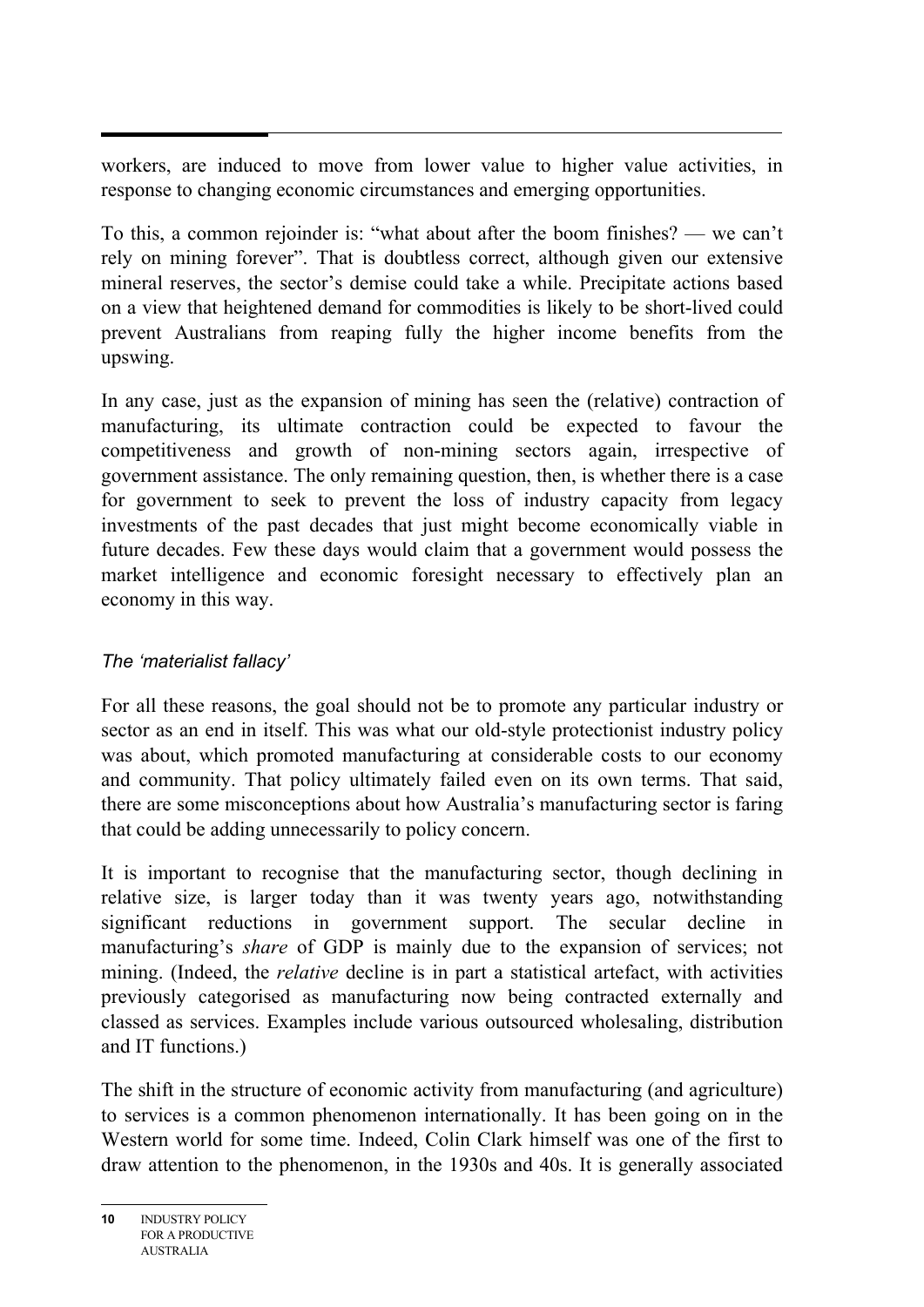with economic advancement and thus to be celebrated. Meanwhile, the fact that the manufacturing sector has a smaller share of the economy in Australia than in some other OECD countries principally reflects our relatively abundant resource-base.

The key point, though, is that the relative decline of manufacturing has not held back living standards in Australia. On the contrary, once we began to reduce manufacturing protection, and the burden it placed on more efficient and productive activities — within manufacturing itself, as well as other sectors — Australia's exports took off and per capita incomes have risen faster than the average for the OECD, taking us back to  $6<sup>th</sup>$  in world rankings from  $18<sup>th</sup>$  in the late 1980s.

### *Other problematic pretexts*

Just as maintaining particular industries or sectors should not be an end in itself, so there are other problematic pretexts for government assistance that give status to economic activities that are means to ends, not ends in themselves.

Exporting is a prime example, and currently the subject of a policy review encompassing consideration of support programs such as the Export Market Development Grants. Exporting obviously brings benefits — and in recent years has contributed greatly to income growth in Australia flowing from rising world mineral prices. However, the production, marketing and delivery of goods and services for export all employ resources and thus have opportunity costs. For Australia to gain from any particular exporting activity, the benefit received needs to exceed the value that could have obtained by using the embodied resources to supply the domestic market. Hence it cannot be presumed that additions to exports, particularly if induced artificially by assistance, will yield a net payoff to the community.

Sometimes assistance is seen as addressing the 'problem' of trade imbalances in particular sectors or product categories. But such imbalances are simply a manifestation of the gains from trade. We need to specialise in what we do well and import what we don't. Industry policy should complement trade policy in supporting this effective use of our scarce resources, not resist it.

In a similar vein, nor should the goal of industry policy be merely to achieve an expansion in small business, large business, jobs (in particular sectors) or even innovation. The objective should be to enhance the performance of the Australian economy, so as to enable living standards and community well being to realise their potential, given the resources available to us and their alternative uses. What those industry policies that target particular industries, activities or groups need to demonstrate is how they can achieve this.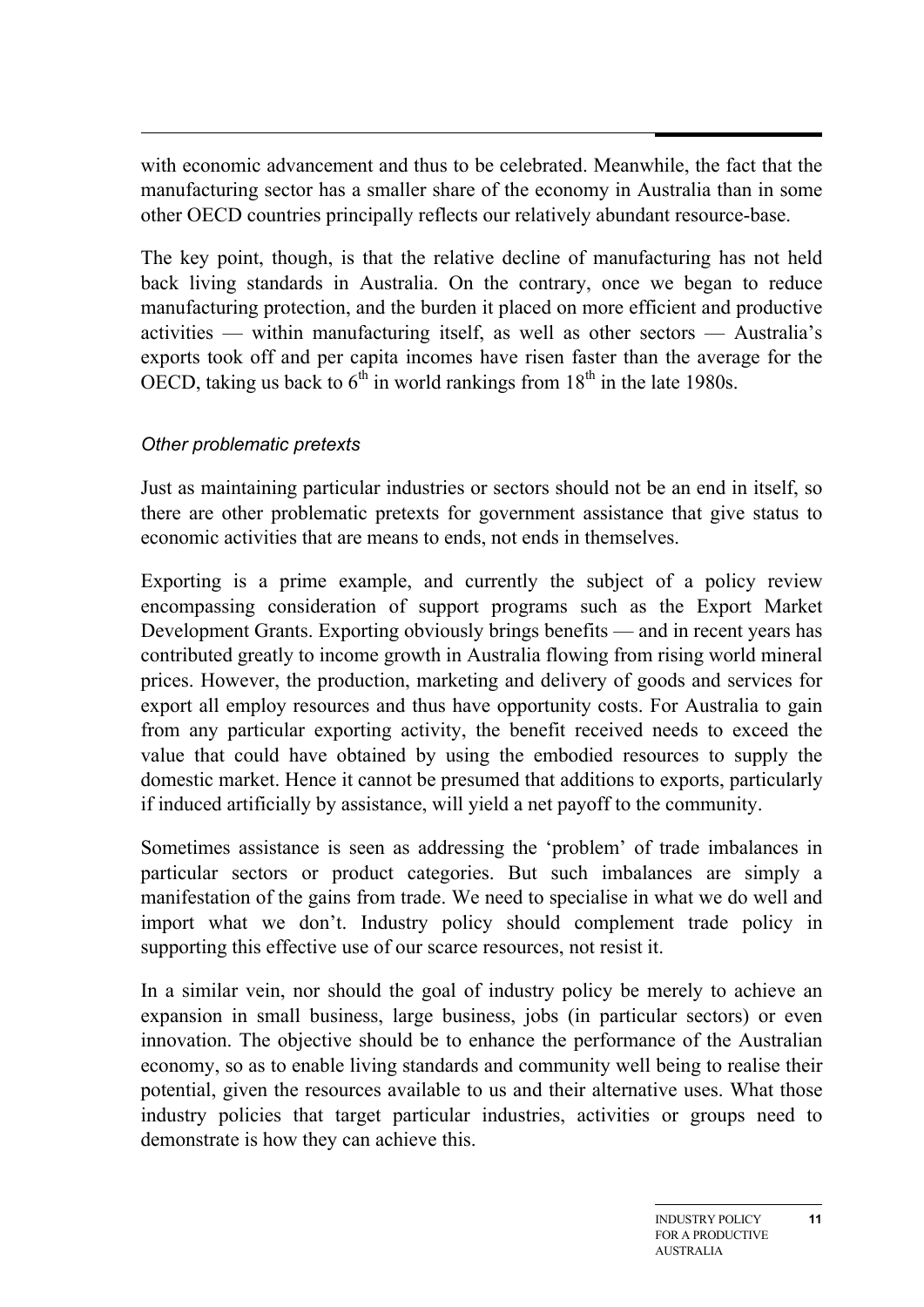# **What policy rationales** *meet* **the economy-wide objective?**

The fact is that there is a limited range of circumstances in which assistance to industry has the potential to yield a pay-off to the wider community, beyond that to the beneficiaries. However, these circumstances are important and deserve abundant policy attention. At the same time, as Clark warned in the passage at the beginning of this lecture, there is a risk of taking such theoretical rationales too far. It is thus important to understand them and not over-extend them. And, of course, poor policy design can lead to bad outcomes even when an intrinsic case for government intervention exists.

The key efficiency-related rationales for government intervention involve various forms of 'market failure', where private agents responding to market signals are led to make the 'wrong' investment or production decisions, detracting from economic welfare. Technically-speaking, market failure can arise where there are spillovers, public goods, information deficiencies or asymmetries, or where cognitive limitations detract from appropriate decision making. Most of these have given rise to industry policy interventions at one time or another.

Market failures are pervasive, but in order for them to become a rationale for intervention ('policy relevant') they need to be substantial and amenable to government action, without giving rise to even larger costs (an issue to which I will return).

# *Innovation in perspective*

Spillovers provide the core rationale for a major strand of industry policy directed at R&D or, more broadly, innovation. The latter is becoming the predominant focus of industry policy. Industry departments now typically have 'innovation' in their title and most governments have a Minister with responsibility for promoting it. Indeed, when announcing the Australian Government's 'National Innovation System review', the Commonwealth Minister observed: "In today's economy, innovation policy *is* industry policy" (Carr 2008c). A similar emphasis is evident in the UK and within other OECD countries.

This contemporary prism for viewing industry policy is a welcome development, as it reinforces the importance of adopting a broad approach. Innovation is sometimes seen as synonymous with technological advances. But it is far wider than that, encompassing changes to all facets of an enterprise's operations, its relationships with its workers, its suppliers and its customers. According to survey data, only 30 per cent of what the ABS defines as 'major innovating firms' actually undertake R&D (PC 2007a).

**<sup>12</sup>** INDUSTRY POLICY FOR A PRODUCTIVE AUSTRALIA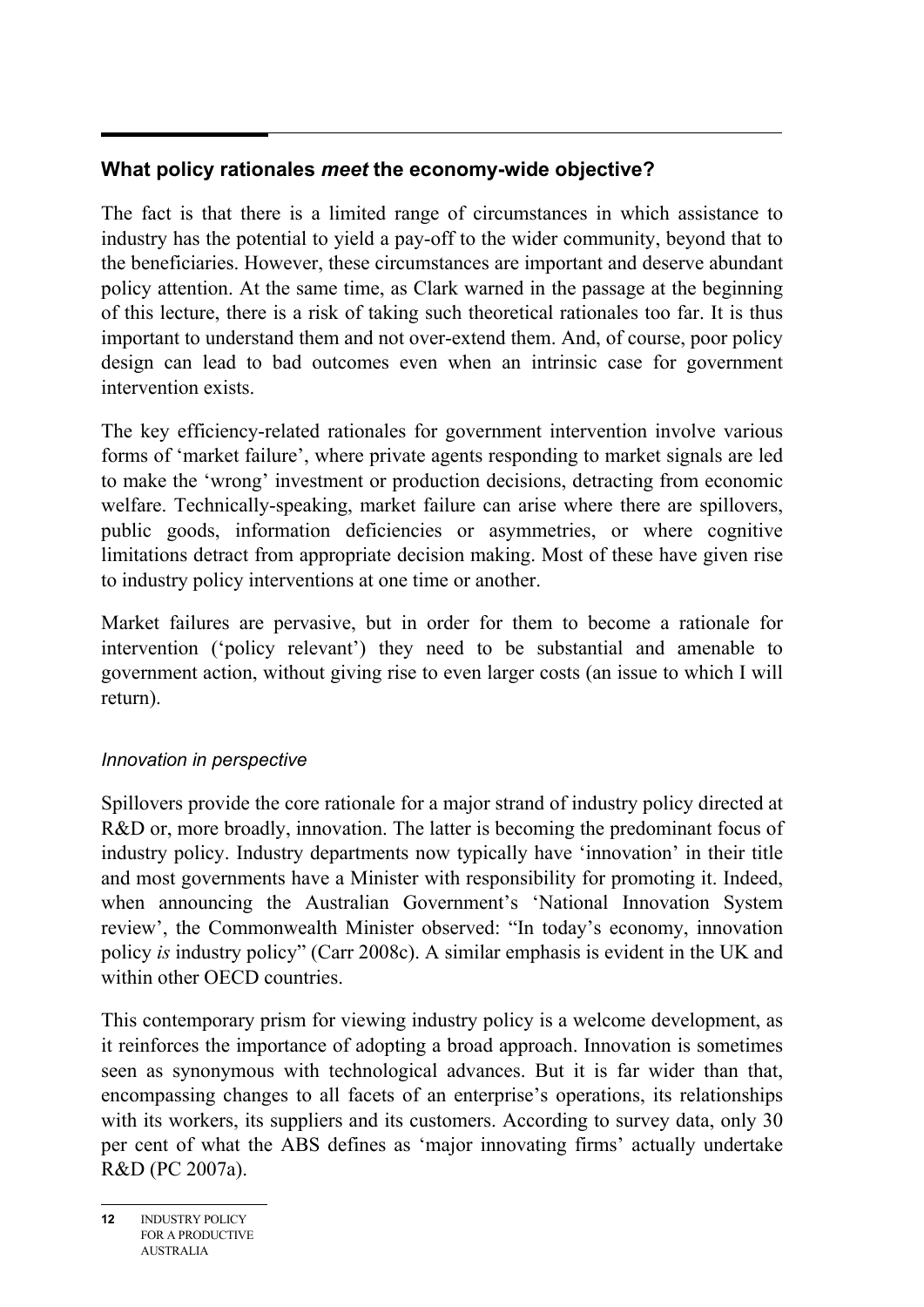$\overline{a}$ The evidence suggests that the keys to encouraging innovation are not government assistance, but rather competitive markets that provide strong incentives for firms to innovate, combined with a regulatory environment for doing business that readily allows them to do so (OECD 2007). These are precisely what the microeconomic reforms of the past two decades have been directed at. In particular, lowering tariffs and other barriers to foreign goods and capital has not only heightened competitive pressures, it has been a conduit for greater exposure of local firms to new ideas from abroad. Thus, reflecting briefly again on the current policy reviews of the automotive and TCF industries, it would run counter to the identified need to enhance innovation and productivity in these industries for the brakes to be applied to tariff reform (regardless of what might be done with other forms of assistance).

It follows that, for much of the innovation that needs to take place within Australian firms, there is no market failure that needs addressing (or can sensibly be addressed), once government's regulatory failures have been rectified. This is important to emphasise, since not all government regulatory failures *have* been rectified and there is always the danger of new regulatory obstacles emerging or past reforms being reversed.

### *Spillovers can inhibit R&D*

This is not to deny the case for some 'reinforcing' industry support for innovation based on clear market failures and, in particular, spillovers related to research activity. Often research undertaken by businesses, as well as that in universities and public sector research agencies, generates ideas that can be used, mimicked or adapted cheaply by firms or others without payment to the originator. In such cases, public support to encourage innovative activity that would not otherwise proceed because the private returns to the originator are too low, has the potential to enhance community well-being.

As noted, much government support is predicated on such spillovers, as well as on the need for public research to underpin public sector activities. In 2006-07, government direct and indirect support for business R&D alone amounted to nearly \$2 billion, or one quarter of measured assistance, and a further \$4 billion went to research conducted within universities and other public sector bodies.

With spillovers assuming greater significance under an innovation policy approach to industry policy, it is important to have greater clarity about the concept than has sometimes been the case to date. For example, spillovers are very different from multiplier effects that simply reflect (priced) linkages between different sectors of the economy and which do not provide a justification for government support even where the beneficiaries are research rich activities. And, as the Commission argued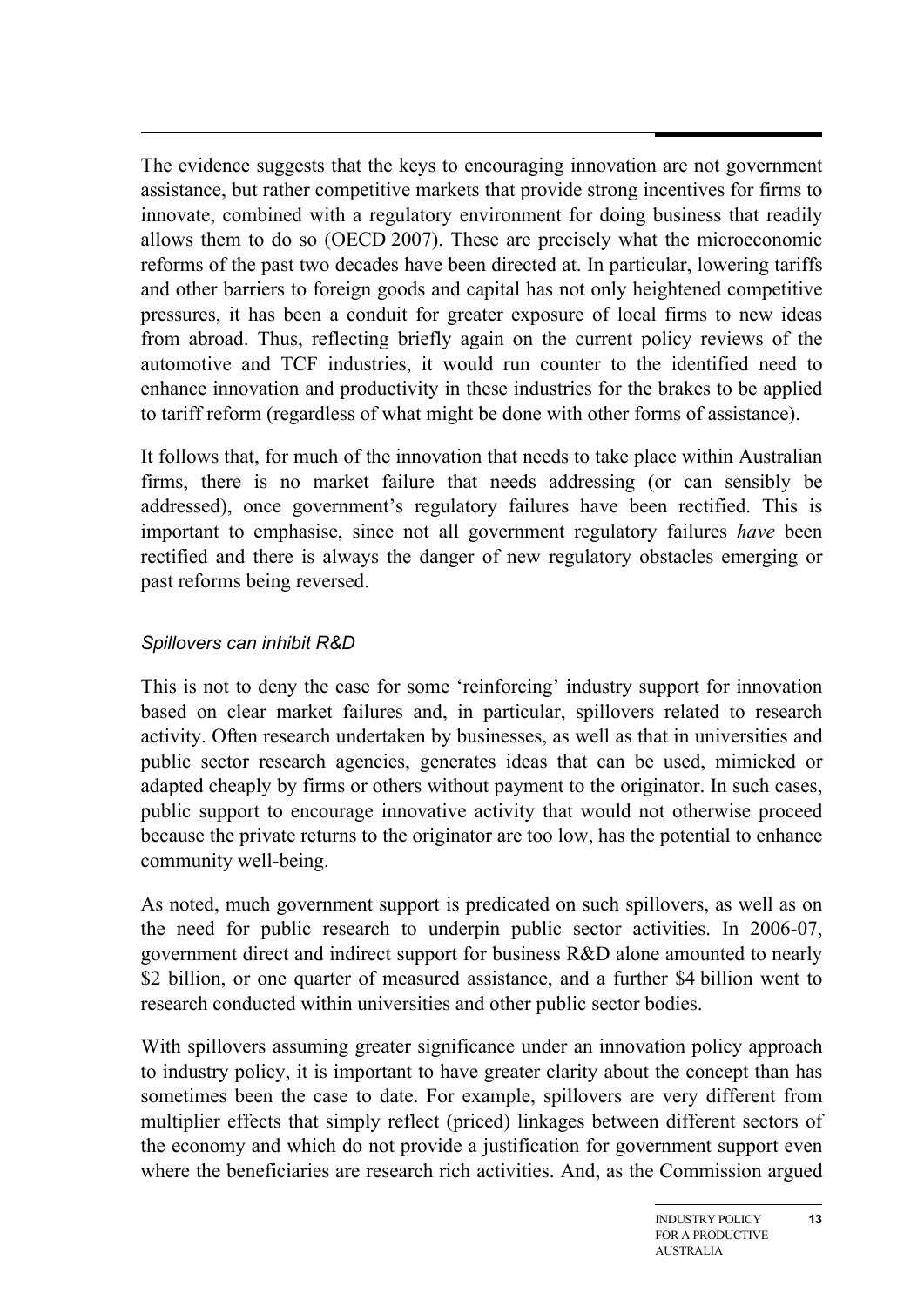$\overline{a}$ in its report on public support for science and innovation, the spillovers arising from research activity in universities and public sector research organisations are often likely to be higher than for business R&D, much of which involves incremental, catch-up research.

### *A faster changing and more tangled web?*

Governments will also have to confront the argument that new industry policies are required to address the changing nature of innovation and the 'new world order' brought about by globalisation and climate change.

In many respects, this is old wine in new bottles. For example, globalisation can be seen as an extension of the development of national markets. Similarly, stripped of their particular contexts, the underlying difficulties facing SMEs in a more globalised world are little different from those confronting their counterparts 30 years ago.

However, innovation is increasing rapidly. According to those who try to put numbers on these things (Kurzweil 2003), the contribution of innovation to economic growth in the whole of the 20th century would take just 20 years at today's rate of progress. And, with 'growth in growth', the rate of progress will only increase. Whether or not innovation really is expanding exponentially, it is clear that the heightened pace of change will put a premium on business flexibility and adaptability.

As well, innovation models are evolving. Gone are the days when most business innovation was conducted within the walls of the company seeking to improve its production processes or bring a new product to the market. New technologies, as distinct from their specific applications, are increasingly being bought and sold, leading to new forms of pricing knowledge. Also, potential users of an innovation are much more likely to involve themselves in its development rather than waiting for it to be brought to market.

It is not clear that such changes will significantly alter the basic menu of marketfailure related industry support, but they could alter its composition. For example, industry extension support might be focussed more heavily on helping businesses to leverage finance off intellectual property and on dealing with information asymmetries impeding the uptake of more fuel efficient technologies. There may also be a case for shifting the balance of R&D support more towards promoting collaboration and clustering/networking, rather than paying individual firms for R&D activity, most of which they would have undertaken anyway.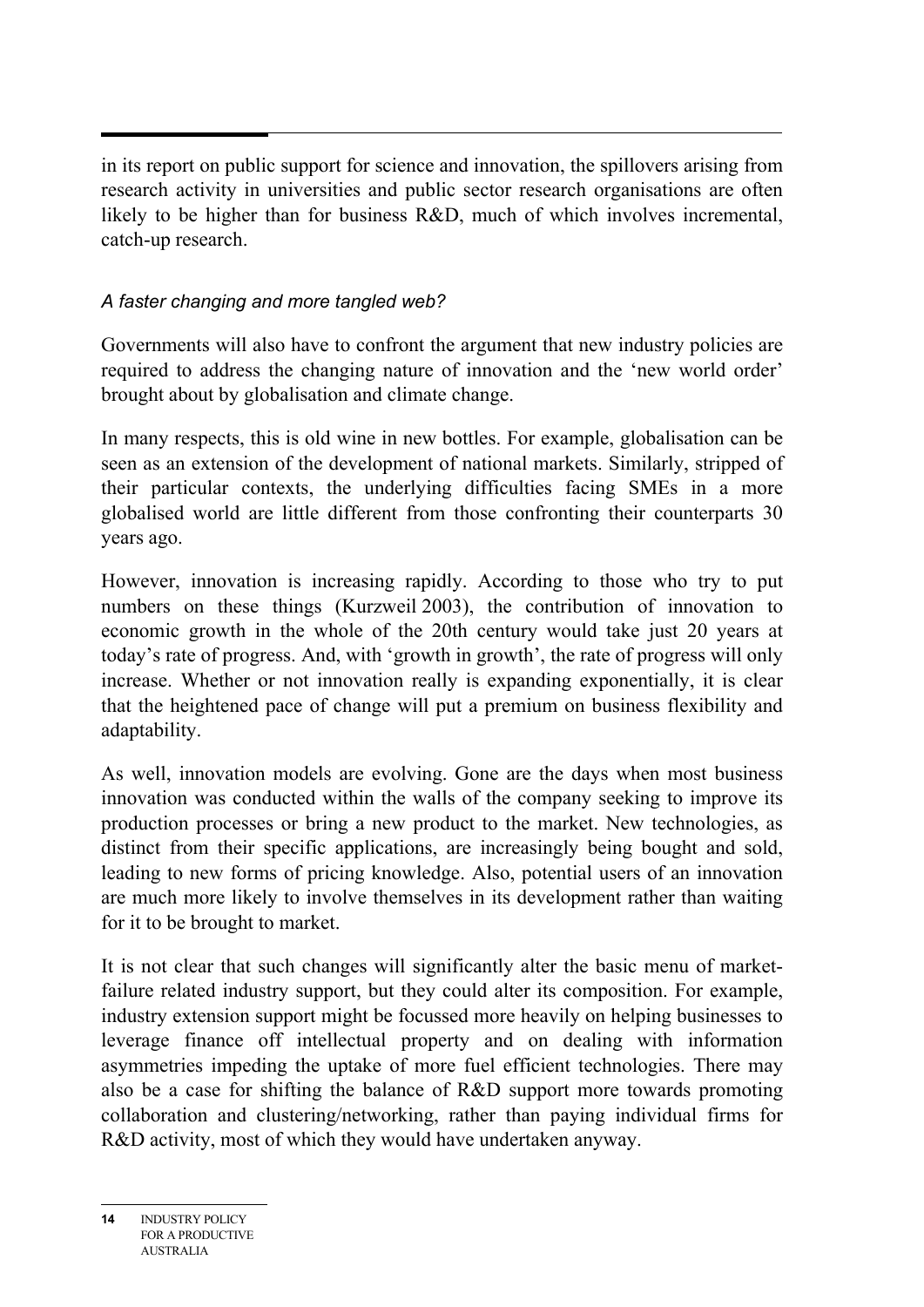$\overline{a}$ The growing pace and evolving nature of innovation, and its role in responding to the challenges of climate change, may also create pressures for 'enhancements' to government procurement processes. In several overseas countries, the use of government procurement as a vehicle for promoting innovation seems to be building a head of steam. It was also mentioned in the Australian Government's policy platform in the lead up to the election.

Improving procurement processes is an intrinsically worthwhile policy goal, as the problems experienced in the defence area in particular exemplify. More specifically, a concern to ensure that procurement decisions are based on whole-of-life costings and do not rule out the use of innovative, but risky, technologies in appropriate circumstances is consistent with getting value for money for consumers. But it can clearly be a slippery slope, if promoting innovative technology becomes a goal in itself for the procurement process, with de facto industry protection being a not unlikely outcome. Those of us old enough to remember the 'offsets' arrangements and their many problems and costs (IC 1989) would not want a case of 'back to the future'.

## *The environment-innovation interface*

The growing intersection of environmental policy and innovation/industry policy has great political appeal, but can lead to confusion about ends and means. It is important to separate genuine rationales for government intervention from convenient environmental pretexts for supporting particular industries or activities. For example, as noted, the implementation of an effective ETS would generate a market-based price for carbon emissions that should render many pre-existing emission-reduction schemes redundant. Stripped of this environmental rationale, schemes such as the MRET would simply become very costly industry support vehicles (PC 2008c).

That said, the emerging price signals may not bring forth sufficient innovation in adaptive or low emissions technologies due to spillovers or other market failures, warranting supplementary measures. However, such measures would need to take account of the (extensive) existing support for R&D and be targeted at areas where market failures are likely to loom large — such as in basic or strategic research, rather than commercialisation of existing technologies or in picking green technology 'winners'. For example, the \$500 million Green Car Innovation Fund would be unlikely to yield significant innovation or greenhouse benefits if it were all allocated on a similar basis to the first \$35 million instalment (PC 2008a).

**15**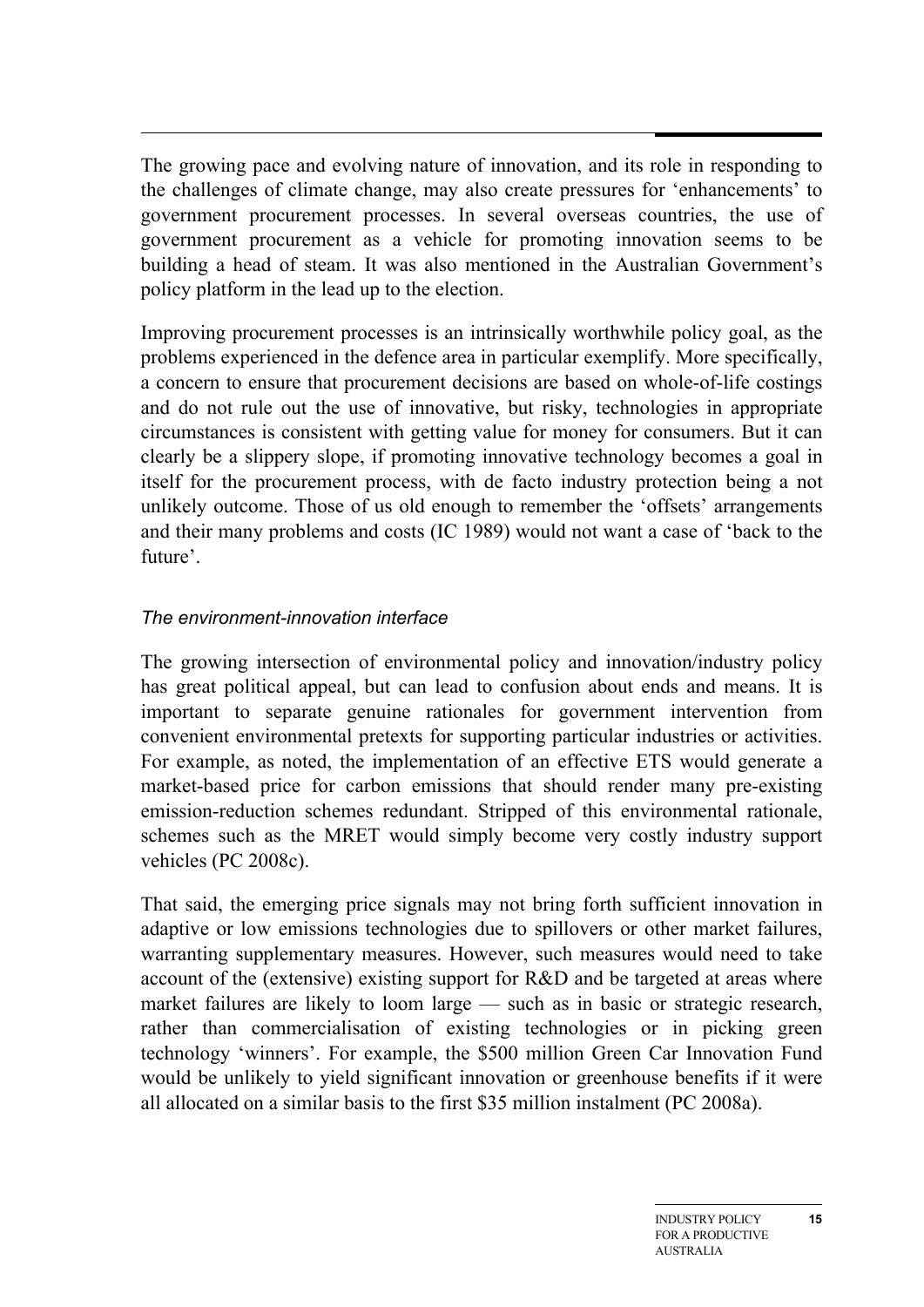#### *Other rationales*

Industry policy has traditionally also had some justification on 'second best' grounds, in compensating industry for excessive costs or other impediments to their performance associated with various government policies. Support for agriculture under the 'protection all round' policies of the McEwan era had an element of tariff compensation. Indeed, tariff policy itself commenced as a rough *quid pro quo* for regulation that raised the unit costs of labour (not only through higher arbitrated wages, but also constraints on work arrangements).

Second best rationales are harder to find these days than in the past, following the extensive reforms under the NCP and successive waves of industrial relations reforms since the late 1980s. Moreover, as Australia's microeconomic reform record demonstrates, distortions are generally best tackled directly, rather than being compensated for. Indeed, compensation can weaken industry pressure for governments to undertake such reforms.

There is also the problem of designing effective policies on second-best grounds that would be effective. The doyen of the economics profession, Professor Harry Johnson, once put it this way:

The fundamental problem is that, as with all second-best arguments, determination of the conditions under which second-best policy actually leads to an improvement of social welfare requires detailed theoretical and empirical investigation by a first-best economist. Unfortunately, policy is generally formulated by fourth-best economists and administered by third-best economists; it is therefore very unlikely that a secondbest welfare optimum will result from policies based on second-best arguments (Johnson 1970).

One aspect of today's policy environment does appear to provide a genuine rationale for industry policy intervention on 'second best' grounds. Specifically, the asymmetry in the treatment of profits and losses under Australia's corporate tax system can inhibit relatively risky investments, at some cost to the economy. Since it does not seem feasible to address this problem through ('first best') changes to tax law without significant risk of abuse, alternative assistance arrangements may be justifiable (PC 2007a).

A more active ongoing rationale for certain industry policy measures is *distributional*. Such considerations most obviously arise in cases where government decisions lead to a loss of pre-existing 'property rights', where an element of compensation may be called for. The assistance arrangements put in place for dairy farmers, following the abolition of quotas as part of the deregulation of their industry in 2000, are a case in point.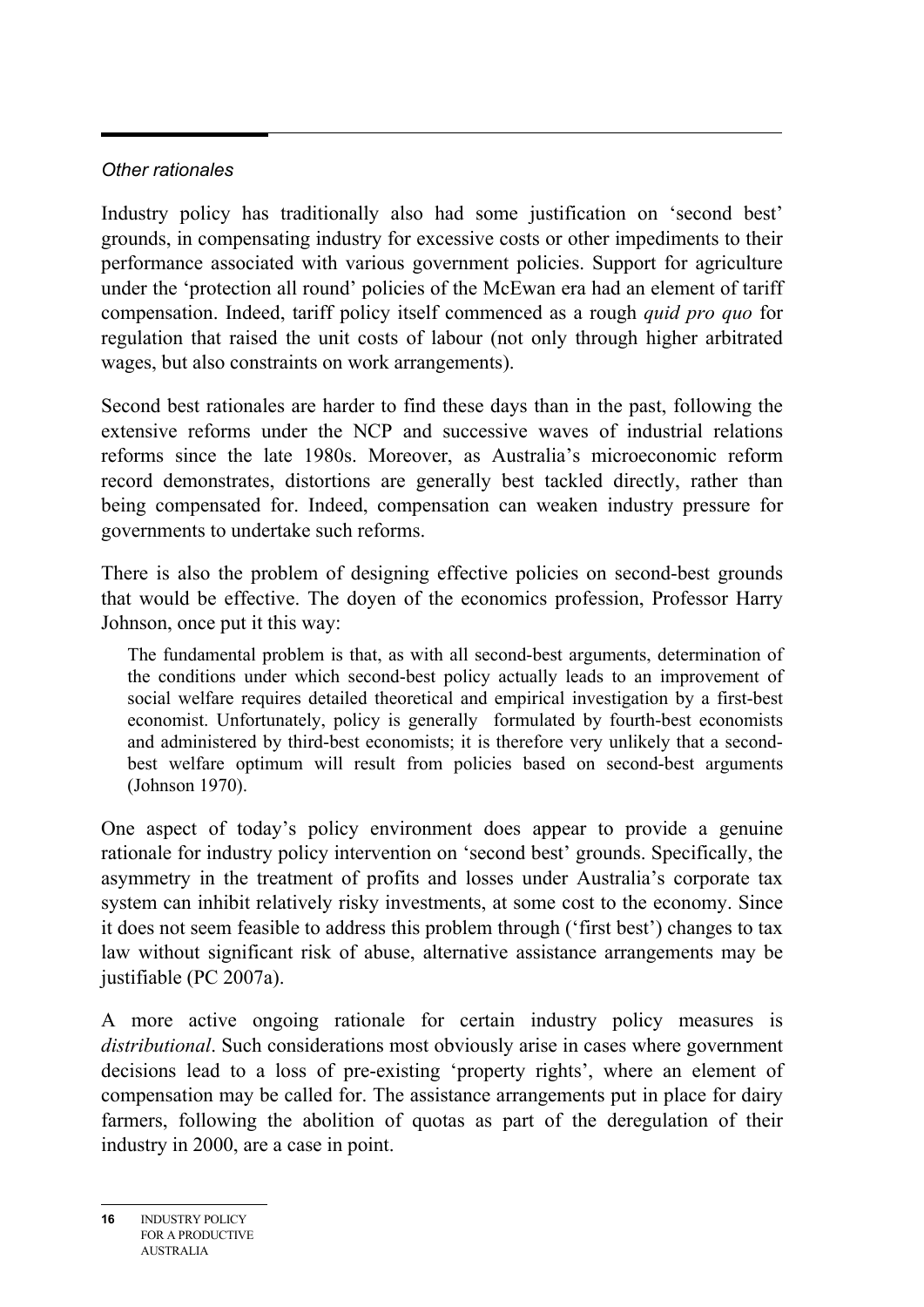$\overline{a}$ But again, reminding us of Colin Clark's insight, we find this theoretical justification being pushed to the limits. Thus, in the context of the current debate about ETS, there is the prospect that some more highly emission-intensive businesses will in some way be compensated for the impacts on their profitability and shareholder value. 'Sovereign risk' considerations are clearly relevant where major policy changes come out of the blue. But the prospect that government action might one day be taken to address greenhouse gas emissions is hardly news — the Commission (IC 1991) conducted the first inquiry into the costs and benefits of doing this, in the lead-up to the 'Rio Earth Summit' almost two decades ago. Moreover, depending on how such compensation is paid, it could delay the adjustments in economic activity that the ETS is designed to drive.

The bigger issue that lies behind this, though, is the extent and timing of action by Australia to tax greenhouse emissions. There is much to be said for starting with very low effective prices for carbon until major global emitters also take action (PC 2008c), but to signal to business that future prices are likely to climb steeply. This would provide clear guidance for businesses making long-lived investment decisions, reduce adjustment costs and smooth the distributional implications. It would also provide a transition period in which government can learn about the most effective institutional approaches without posing too many risks for business.

# **Ensuring a payoff: policy design and review are crucial**

Having a sound rationale is a necessary condition for industry policy interventions to yield a net payoff for the economy. But it is not a sufficient condition. Intervention brings its own costs and problems, which need to be taken into account in making a judgement about what specific policy approaches should be followed.

I used the term 'judgement', because even the most rigorous policy evaluation won't always provide a definitive answer. Lack of certainty about the exact outcome should not preclude some policy experimentation, provided there is a subsequent (robust) review of the outcomes.

That said, once in place, policy measures which deliver assistance to particular industries or activities can create de facto entitlements, with pressures for their retention which can be politically difficult to overcome. This can be seen in the ETS debate, where the renewable energy industry is strongly advocating the maintenance of direct support measures even under effective economy-wide pricing of carbon.

The difficulty in reversing policy measures is exacerbated by the understandable reticence of governments to 'admit' that a new policy has not produced the hopedfor outcomes. This is no doubt partly a reflection of the keenness of political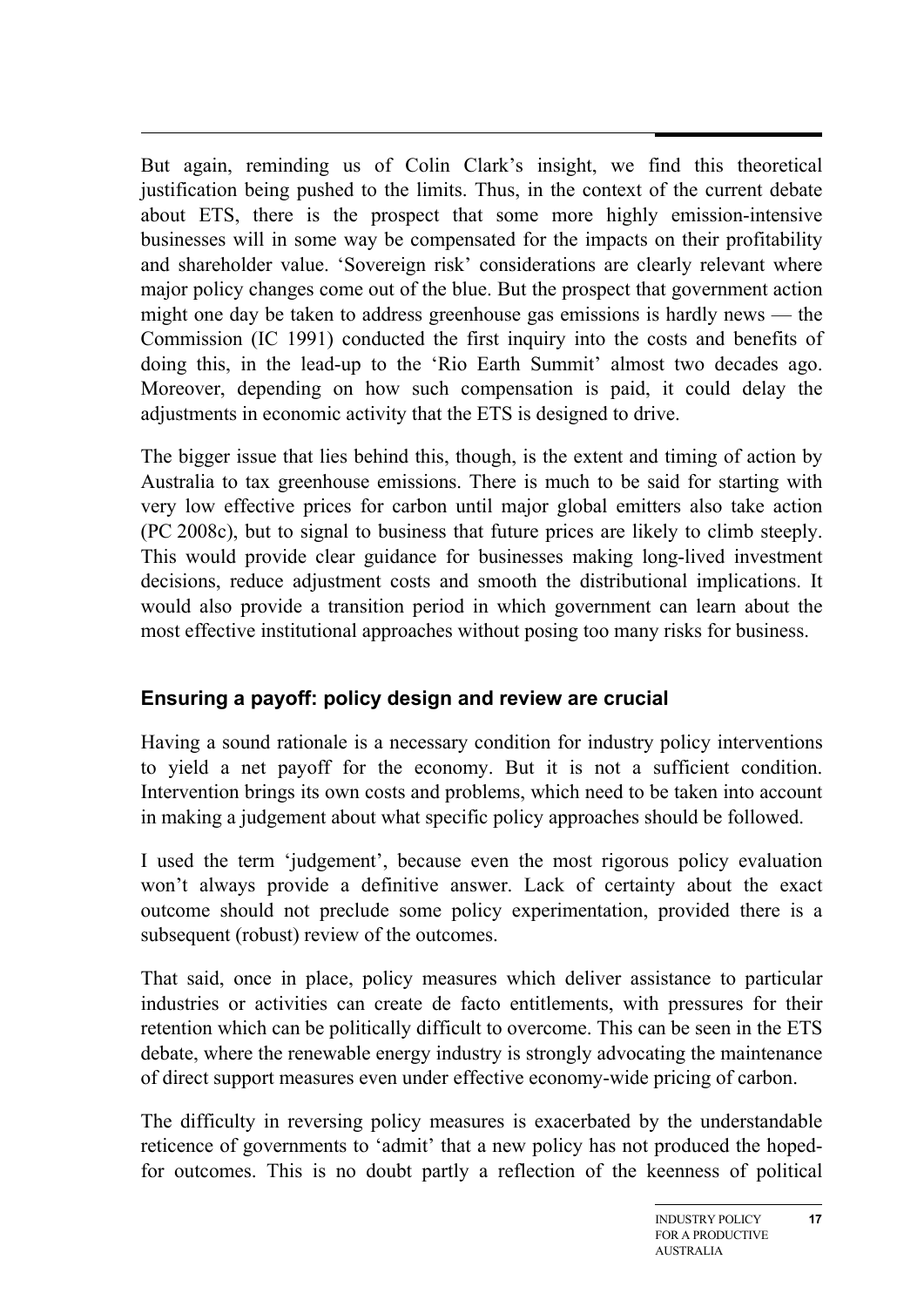opponents and the media to label such outcomes as 'failures'. A more constructive approach would recognise that some policy experiments of this type are worthwhile. Just as business doesn't expect to hit pay-dirt with each new product developed or innovative process trialled, nor should we expect a 100 per cent strike rate from policy-makers, even though taxpayers' money is involved.

## *Some key design features*

That said, there are a number of features that are central to effective industry policy design which, if met, would significantly limit the risk of policy misfires. These have been detailed by the Commission elsewhere (PC 2008b; 2007b).

The most fundamental, though it should be self-evident, is the need to target measures at the problem. I say "should" because it is surprising how often this doesn't happen. Even where there is a genuine rationale for intervention, policy measures often fail to achieve a positive result because either the problem is poorly defined, or the measure does not adequately address it, or both.

Where a program is targeted at increasing a particular activity — such as  $R&D$ , investment, staff training or the use of energy-saving technologies — another critical hurdle for program designers is to ensure that the scheme really does add to the total amount of the targeted activity that is undertaken, rather than simply transferring public funds to the businesses for little or no public benefit.

The key risk here is that some firms will get to pocket assistance for things that, on commercial grounds, they would have done anyway. This has been a well known problem with the basic R&D tax concession (PC 2007a). But there are other documented instances. For example:

- around half of the subsidies for R&D and value added activity under the (former) Pharmaceutical Industry Investment Program (PIIP) were estimated to have represented a 'free lunch' for the recipients (PC 2003); and
- two thirds of Export Market Development Grants (EMDG) recipients surveyed by the CIE indicated that the scheme had little or no influence on their export marketing.

The project-by-project selection and tailoring of assistance provides no guarantee against such wastage either. With subsidies in the offing, applicants have obvious incentives to seek to hoodwink administrators as to their real intentions, or hold out for larger incentives than they really need. There is also a risk that some firms will alter their reporting practices in order to qualify for assistance. A celebrated example of this was the attempts by firms to have non-R&D activity passed off as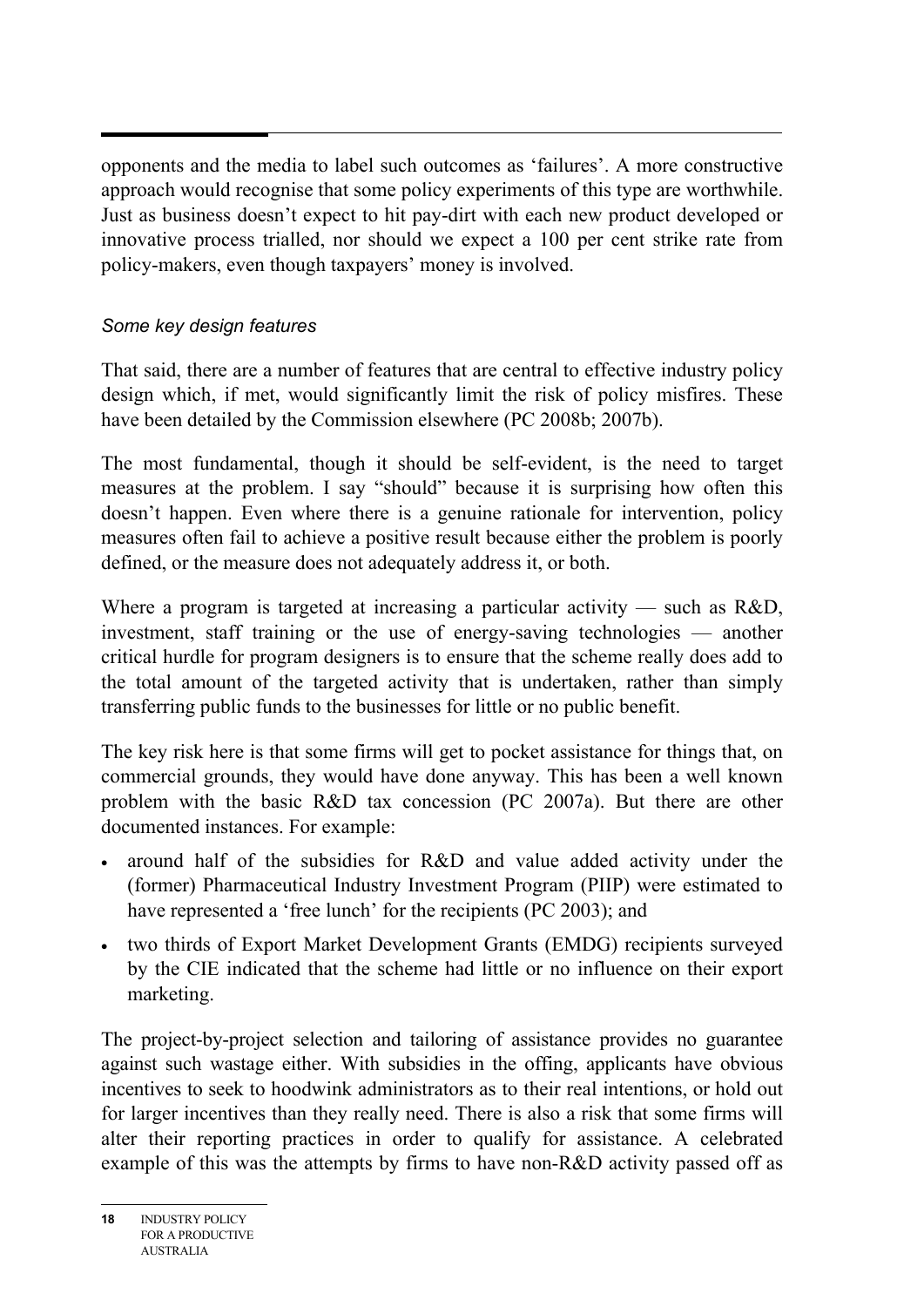genuine R&D in the syndicated R&D programs of the 1990s, with such 'other' R&D expenditure amounting to close to half of total R&D claims.

Of course, some payments for things that would have happened anyway are inevitable. The challenge is to design schemes in a way that achieves a sufficient rate of inducement to yield a net social benefit, remembering that this also can give rise to additional costs through increased program complexity and monitoring of firms. (Also there is a risk of 'crowding out' some of the targeted activity already being undertaken by other firms).

#### *Properly reviewing the outcomes*

Withholding policy initiatives in the face of uncertainty would amount to policy paralysis. However, the fact that a degree of uncertainty is inevitable, and that circumstances will often change over time, make it imperative that industry policy initiatives are periodically reviewed. In practice, this has not been seen as an integral feature of industry policy (or, indeed, of most policy areas). Reviews tend to be partial, spasmodic and often not very rigorous.

They are not assisted where the rationale for action or the program's goals have not been well specified, since there are then no clear benchmarks against which outcomes can be measured. The EMDG scheme is one where the fundamental rationale for the scheme appears never to have been satisfactorily resolved, making it difficult to target assistance under the scheme and to evaluate it. Programs should make explicit provision at the outset for progressive evaluation and review, including ensuring that the data needed for assessment purposes are generated as a by-product of the programs, if not otherwise attainable.

For reviews of major programs, with significant distributional and efficiency implications, it is highly desirable that those conducting the review (including their secretariats) be independent of the program administrator and key stakeholders. This approach may not be favoured by governments on issues where they have a strong sense of the policy direction they want to take and would find contrary recommendations inconvenient. But reviews that are generally accepted as being independent and rigorous have two compensating political advantages (apart from the relative robustness of their findings and recommendations). One is that they are more likely to be 'parsimonious', leaving governments more room to bring political calculations into play. And, secondly, they can strengthen government's hand in dealing with industry interests inclined to want too much, by providing credible public evidence of the costs.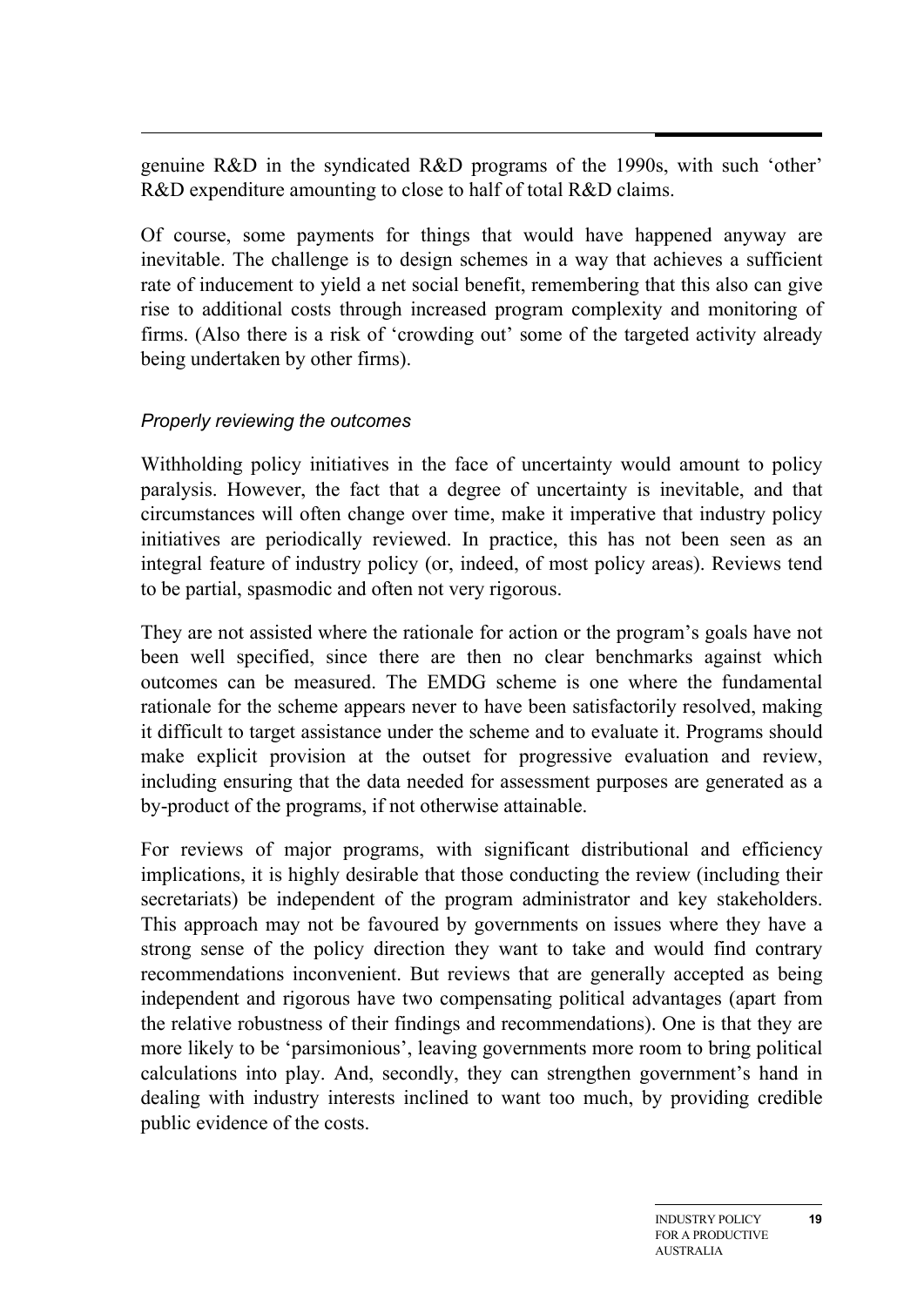### **Summing up**

Australia's approach to industry policy has evolved considerably from the protectionist regime that so concerned Colin Clark, and our economic performance has been much the better for it. With strong pressures emerging for new industry policy initiatives, it is important that these too undergo rigorous evaluation. As the Minister for Innovation has observed:

It's easy to assemble a shopping list of initiatives…, but not quite so easy to produce a program of support which is both affordable and internally coherent (Carr 2008b).

Translating this insight into good policy requires governments to be active in areas where there are genuine market failures that intervention has good prospects of correcting. It requires careful attention to the design of programs up front, and evaluation after the fact. And it requires that governments rebuff any claims for assistance that, while couched as being in the interests of the economy or environment, result principally in transfers from taxpayers to the recipients, with little or no public benefit. These requirements can be technically demanding and politically challenging. But they are integral to achieving the productivity performance that this country must aspire to if it is to meet the challenges that lie ahead.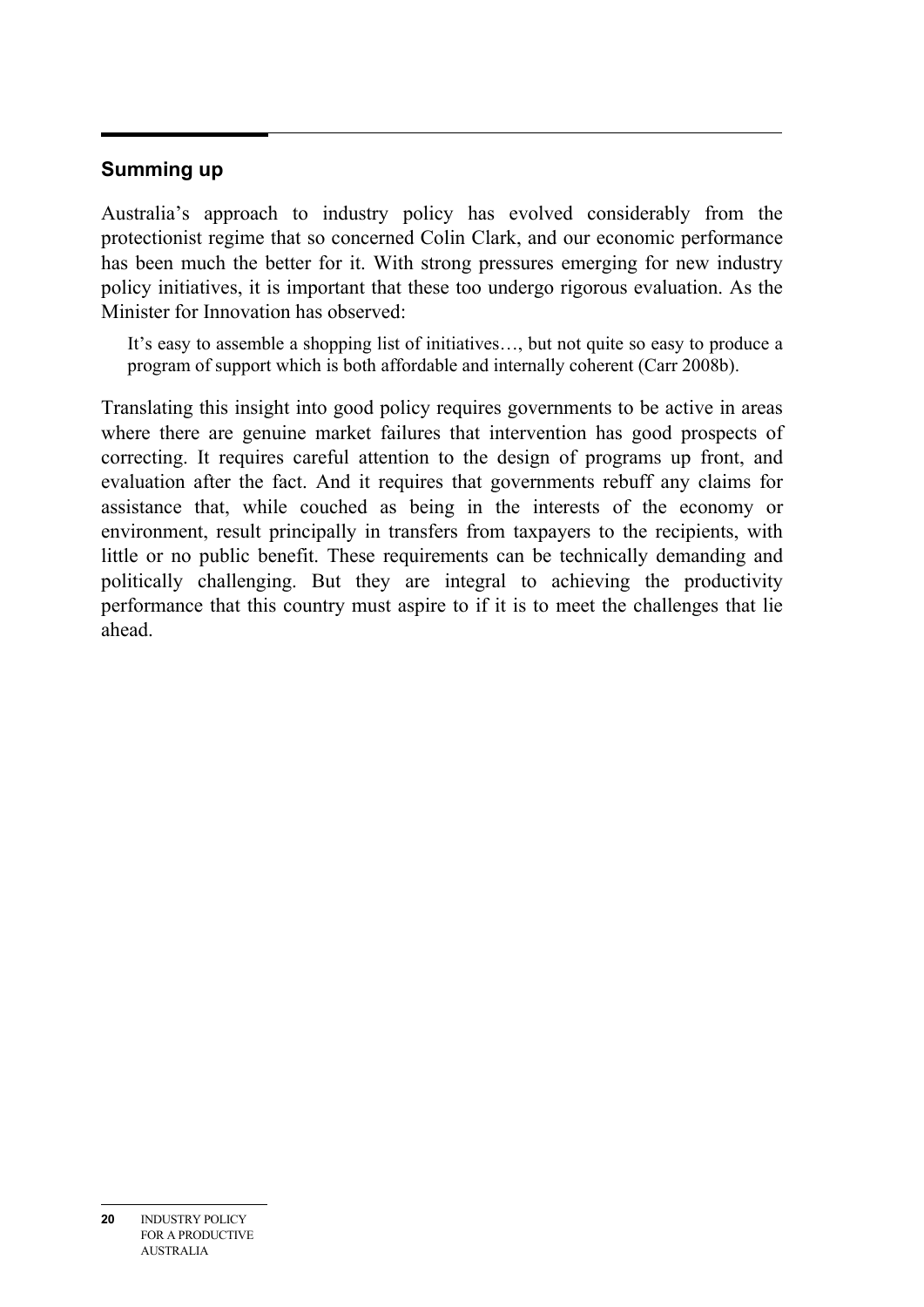# **References**

- AIG (Australian Industry Group) 2008, *Driving on Innovation and Competitiveness.* Submission to the Review of the Australian Automotive Industry, Sydney.
- Banks, G. 2000, *Productive R&D Assistance*, Presentation to Melbourne Institute Public Economics Forum, Old Parliament House, Canberra, November.
- —— 2007, *Great Expectations: Management (and other) Lessons from the Regulation Taskforce*, Address to the L21 Public Sector Leadership Conference, Sydney, May.
- —— 2008 *Riding the Third Wave: some challenges in national reform*, Productivity Commission, Melbourne, March.
- Carr, K. (Minister for Industry, Innovation, Science and Research) 2008a, *Innovation future for Australian Industry*, Media release 21 November 2007.
- —— 2008b, Innovation: industry's call to action, Address to the Australian Industry Group, Brisbane, 1 May.
- —— 2008c, *Government announces review of national innovation system*, Media release 22 January 2008.
- Clark, C. 1957, *The Conditions of Economic Progress*, 3rd ed., Macmillan & Co, London.
- —— 1962, 'Economic growth', in Wilkes, J. (ed), *Economic Growth in Australia*  (Papers read at the 28th Summer School of the Australian Institute of Political Science, Canberra, 27–29 January 1962), Angus & Robertson, Sydney.
- Econtech 2008, *Economy-wide Impacts of Future Assistance Options for Australia's Automotive Industry*, Canberra.
- Higgins, C. 1989, 'Colin Clark: an interview', *The Economic Record*, vol. 65, no. 3, pp. 296–310.
- IAC (Industries Assistance Commission) 1989, *Annual Report 1988-89*, Canberra.
- IC (Industry Commission) 1991, *Costs and Benefits of Reducing Greenhouse Gas Emissions*, Report no. 15.
- Johnson, H.G. (1970), 'The efficiency and welfare implications of the international corporation' in McDougall, I.A. and Snape, R.H. (eds), *Studies in International Economics*, North-Holland, Amsterdam.
- Kurzweil, R and Meyer, C. 2003, 'Understanding the Accelerating Rate of Change', *Originally published in Perspectives on Business Innovation.*  www.kurzweilai.net/articles/art0563.html (accessed July 2008), May 2003.
- Lateral Economics 2008, *Should We Cut Automotive Tariffs?*, Melbourne, June.